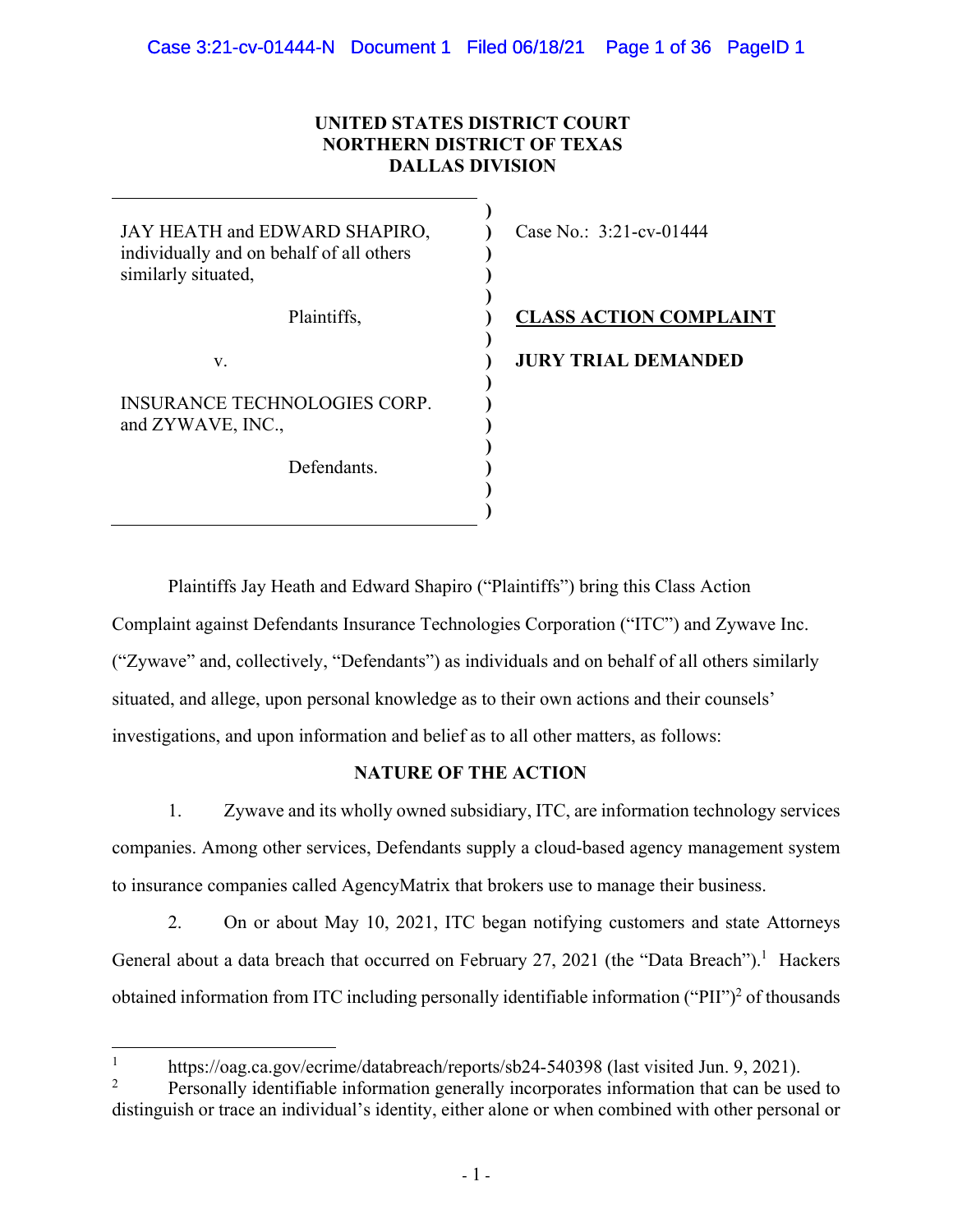### Case 3:21-cv-01444-N Document 1 Filed 06/18/21 Page 2 of 36 PageID 2

of its clients' customers, potential customers, and other individuals, including, but not limited to, their names, Social Security numbers, driver's license numbers, dates of birth, and username/password information.

3. Defendant ITC claims on its website that it protects personal information: "We protect the security of your personal information. We take steps to protect your data from loss, misuse, alteration, destruction, or unauthorized access."<sup>3</sup>

4. Not only did hackers steal the PII of Plaintiffs and class members, but, upon information and belief, criminals have already used the PII to attempt to steal certain of Plaintiffs' and class members' identities. Hackers accessed and then either used or offered for sale the unencrypted, unredacted, stolen PII to criminals. This stolen PII has great value to hackers. Because of Defendants' Data Breach, customers' PII is still available and may be for sale on the dark web for criminals to access and abuse. Impacted consumers now face a lifetime risk of identity theft.

5. As the President of ITC acknowledged in a video posted to the ITC website: "Seventy-one percent of data breaches target small businesses. Consider the information stored in your office and any system you use…You've got a ton of personally identifiable information."4

6. ITC's President also acknowledged that "security is not one way. We all must take it seriously *and be accountable to each other*. Not just for ourselves but also our customers."5

7. Plaintiffs' and class members' PII was compromised due to Defendants' negligent and/or careless acts and omissions and their failure to adequately protect the PII.

8. Plaintiffs bring this action on behalf of all persons whose PII was compromised as a result of Defendants' failure to: (i) adequately protect consumers' and employees' PII, (ii) warn its customers, potential customers, employees and other consumers of their inadequate information

identifying information. 2 C.F.R. § 200.79. At a minimum, it includes all information that on its face expressly identifies an individual.

<sup>3</sup> https://www.getitc.com/privacy.aspx (last visited Jun. 9, 2021).

<sup>4</sup> https://resources.getitc.com/videos/security-matters (last visited Jun. 9, 2021).

<sup>5</sup> *Id*. (last visited Jun. 9, 2021).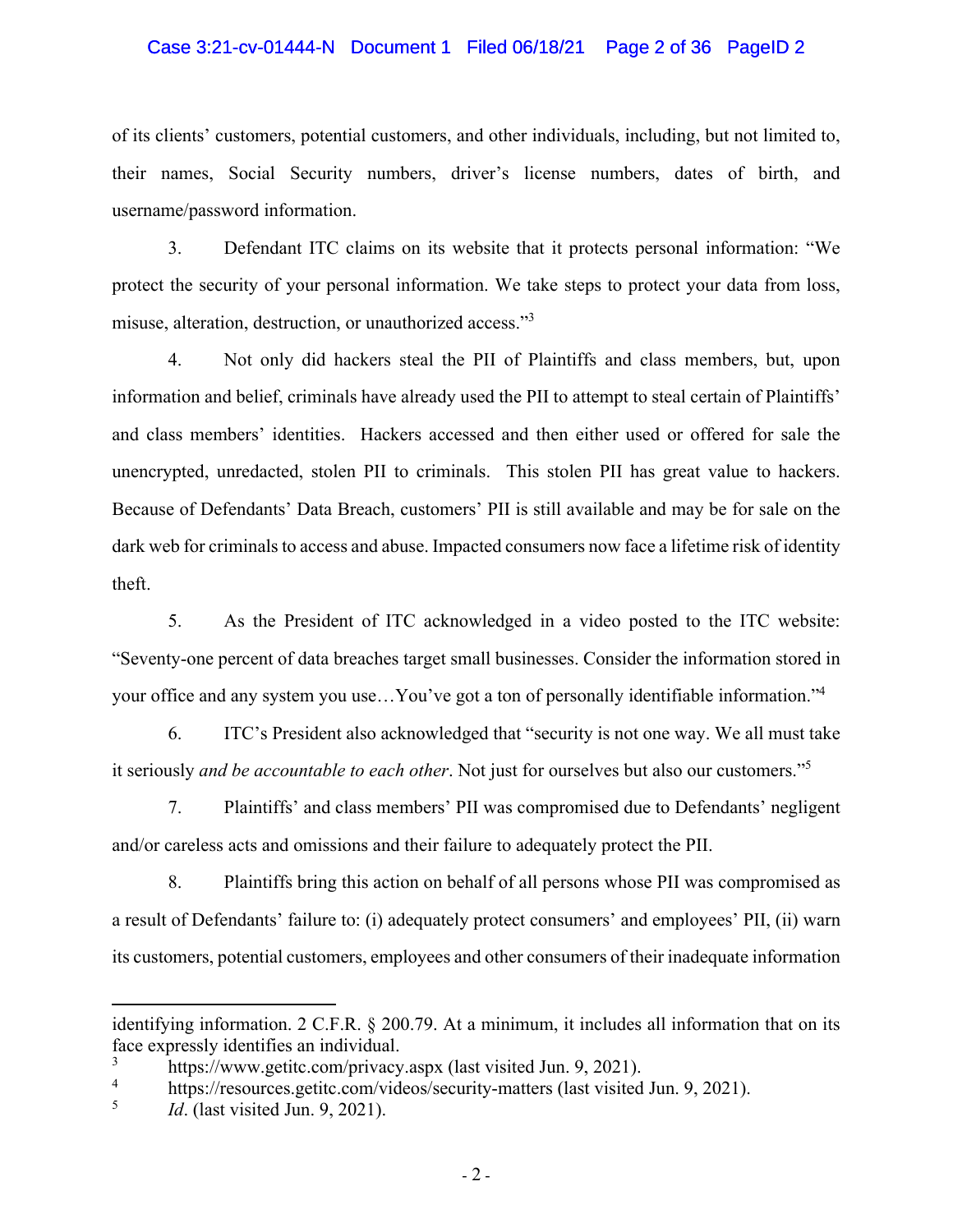#### Case 3:21-cv-01444-N Document 1 Filed 06/18/21 Page 3 of 36 PageID 3

security practices, and (iii) effectively monitor their websites and platforms for security vulnerabilities and incidents. Defendants' conduct amounts to negligence and violates federal and state statutes.

9. Plaintiffs and similarly situated individuals have suffered injury as a result of Defendants' conduct. These injuries include, but are not limited to: (i) lost or diminished inherent value of PII; (ii) out-of-pocket expenses associated with the prevention, detection, and recovery from identity theft, tax fraud, and/or unauthorized use of their PII; and (iii) lost opportunity costs associated with attempting to mitigate the actual consequences of the Data Breach, including but not limited to lost time; and (iv) deprivation of rights they possess under state consumer protection statutes.

#### **PARTIES**

10. Plaintiff Jay Heath is a citizen of Maryland residing in Baltimore, Maryland.

11. Plaintiff Edward Shapiro is a citizen of Pennsylvania residing in Philadelphia, Pennsylvania.

12. Defendant ITC is a Texas corporation with its principal place of business at 1415 Halsey Way Ste. 314, Carrollton, Texas, 75007. ITC offers information technology services and generates \$12.99 million in annual sales. According to its website, ITC serves more than 200 insurance companies and more than 7,000 agencies.

13. Defendant Zywave is a Wisconsin corporation with its principal place of business at 10100 W. Innovation Dr., Ste. 300, Milwaukee, Wisconsin, 53226. Zywave is an insurance technology firm serving more than 6,000 carriers including, it claims, all of the top 100 U.S. insurance firms.

14. ITC is a wholly-owned subsidiary of Zywave.

#### **JURISDICTION AND VENUE**

15. This Court has subject matter jurisdiction over this action under 28 U.S.C. § 1332(d) because this is a class action wherein the amount in controversy exceeds the sum or value of \$5,000,000, exclusive of interest and costs, there are more than 100 members in the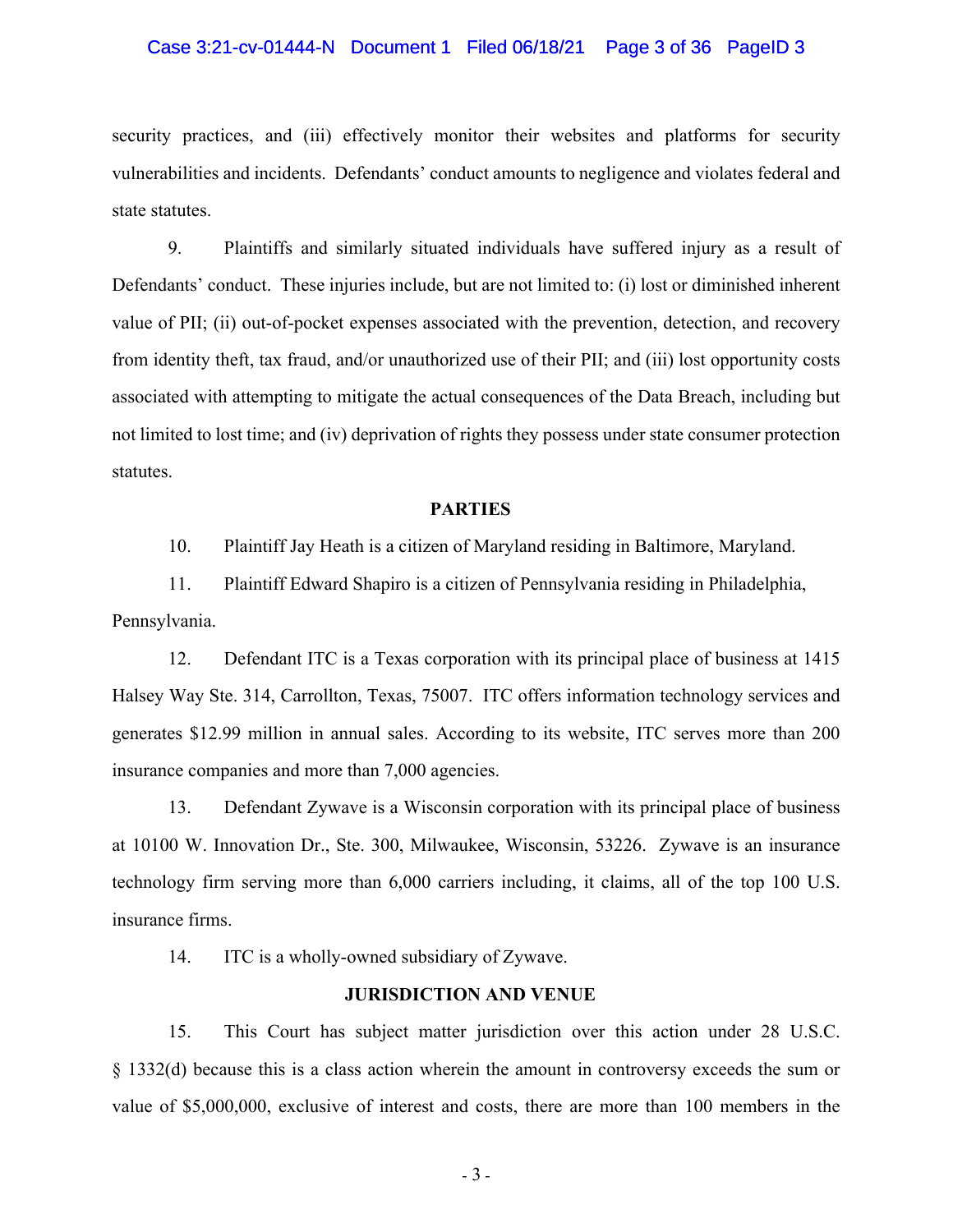### Case 3:21-cv-01444-N Document 1 Filed 06/18/21 Page 4 of 36 PageID 4

proposed class, and at least one member of the class is a citizen of a state different from Defendant.

16. This Court has personal jurisdiction over Defendants because Defendant ITC has its principal place of business within this District, and Defendant ITC is a wholly-owned subsidiary of Zywave.

17. Venue is proper in this Court pursuant to 28 U.S.C. § 1391 because a substantial part of the events or omissions giving rise to these claims occurred in, were directed to, and/or emanated from this District. Defendant ITC resides within this judicial district and a substantial part of the events giving rise to the claims alleged herein occurred within this judicial district.

### **FACTUAL ALLEGATIONS**

#### **Background**

18. Defendant ITC is a provider of marketing, rating, and management software and services for insurance companies and agents. ITC sells its services and products across the United States.<sup>6</sup>

19. Defendant Zywave is an insurance technology provider focusing on cloud-based sales management, client delivery, content, and analytics solutions. Zywave acquired ITC in 2020 to expand its customer base to more than 15,000 insurance organizations globally.<sup>7</sup>

20. There is a unity of identity between the Defendants because Defendant ITC is a wholly owned subsidiary of Zywave.

21. In the ordinary course of doing business with Defendants, Defendants collect sensitive PII from consumers such as:

- Name;
- Address;
- Phone number;
- Driver's license number;

<sup>6</sup> https://www.getitc.com/about/ (last visited Jun. 9, 2021).

<sup>7</sup> https://www.zywave.com/news/zywave-acquires-insurtech-frontrunner-itc-becomesonly-provider-to-offer-front-office-solutions-for-independent-insurance-agencies-across-alllines-of-business/ (last visited Jun. 9, 2021).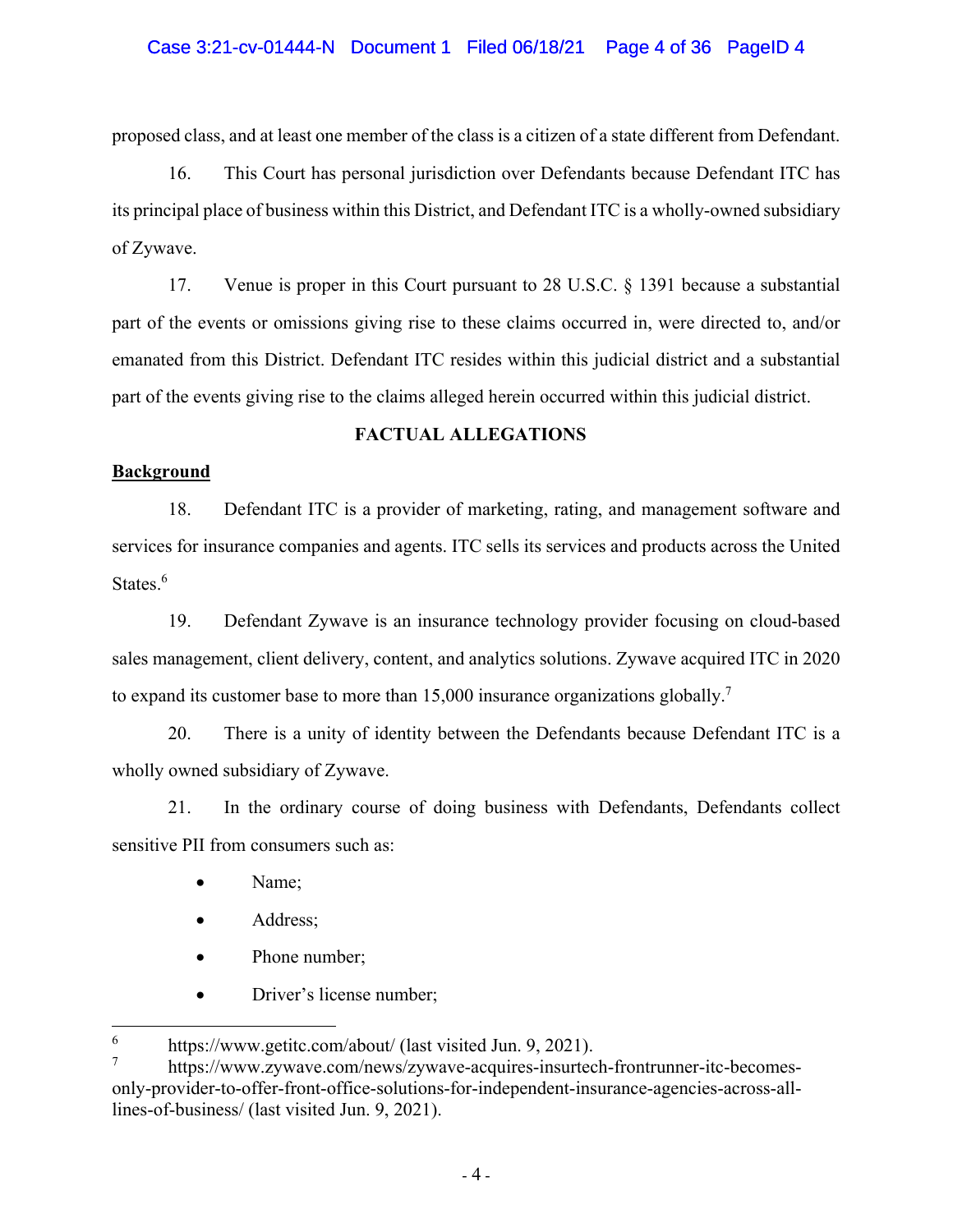- Social Security number;
- Date of birth;
- Email address;
- Gender; and
- Username and password.

22. In the course of collecting PII from consumers, including Plaintiffs, Defendants promise to provide confidentiality and security for personal information, including by promulgating and placing privacy policies on their website.

23. Defendant ITC promises that it will protect consumers' privacy and remain in compliance with statutory privacy requirements. For example, Defendant ITC states on its website:

> We protect the security of your personal information. We take steps to protect your data from loss, misuse, alteration, destruction, or unauthorized access. We use sophisticated security technologies to secure users' ordering information, username, and password. We encrypt users' ordering information, username, and password (including users' credit card account number) using Secure Socket Layer ("SSL") technology. SSL is a proven coding system that lets your browser automatically encrypt, or scramble, data before you send it to us. To support this technology, users must have an SSL-capable browser. SSL is one of the safest encryption technologies available.8

24. Defendant Zywave similarly promises in its privacy policy: "Zywave will not otherwise disclose your personal information to any person or any organization, and Zywave will never sell your personal information to anyone."9

25. Zywave also represents that it "is committed to the security of personal information and has policies and procedures in place to protect the privacy of your personal information. Personal information shall be protected in a manner commensurate with its sensitivity and reasonable steps will be taken to prevent it from being stolen, lost, accessed, copied, used or

<sup>8</sup> https://www.getitc.com/privacy.aspx (last visited Jun. 9, 2021).

<sup>9</sup> https://www.zywave.com/privacy-statement/ (last visited Jun. 9, 2021).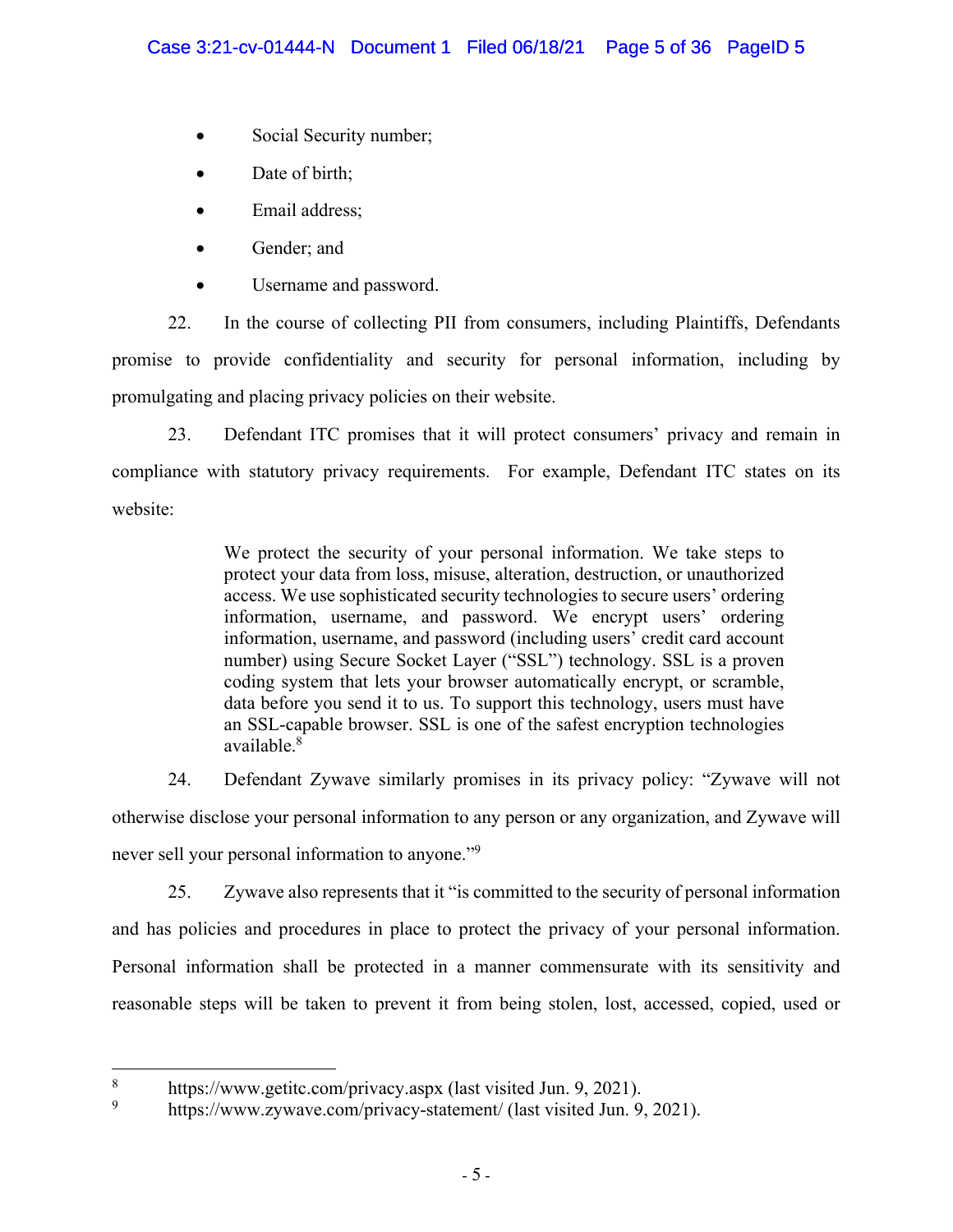modified without permission."10

26. Defendants, however, failed to protect and safeguard Plaintiffs' and Class members PII. In fact, there is no indication that Defendants followed even their most basic promises; for example, ITC does not claim that any of the stolen PII was encrypted, including usernames and passwords.

# **The Data Breach**

27. On or about May 10, 2021, Defendant ITC began notifying consumers and state Attorneys General about a data breach that occurred on February 27, 2021.

28. According to the Notice of Data Breach letters and letters sent to state Attorneys General, "an unauthorized third party gained access to [ITC's] AgencyMatrix application," and "acquired certain personal information stored in that application."11

29. According to the Notice, ITC "immediately commenced an investigation" and contained the incident on March 4, 2021.<sup>12</sup>

30. However, despite first learning of the Data Breach in February 2021 and concluding the investigation in March 2021, Defendants did not take any "measures" to notify affected Class Members for over two months, on or about May 10, 2021.

# **Defendants Were Aware of the Risks of a Data Breach**

31. Defendants had obligations created by contract, industry standards, common law, and representations made to Plaintiffs and Class members, to keep their PII confidential and to protect it from unauthorized access and disclosure.

32. Plaintiffs and Class members provided their PII to Defendants with the reasonable expectation and mutual understanding that Defendants would comply with their obligations to keep such information confidential and secure from unauthorized access.

12 *Id*.

<sup>&</sup>lt;sup>10</sup> *Id*.<br><sup>11</sup> https://oag.ca.gov/system/files/ITC%20-

<sup>%20</sup>Model%20Notification%20to%20Insureds%20%28Updated%29\_1\_1.pdf (last visited Jun.  $10, 2021$ .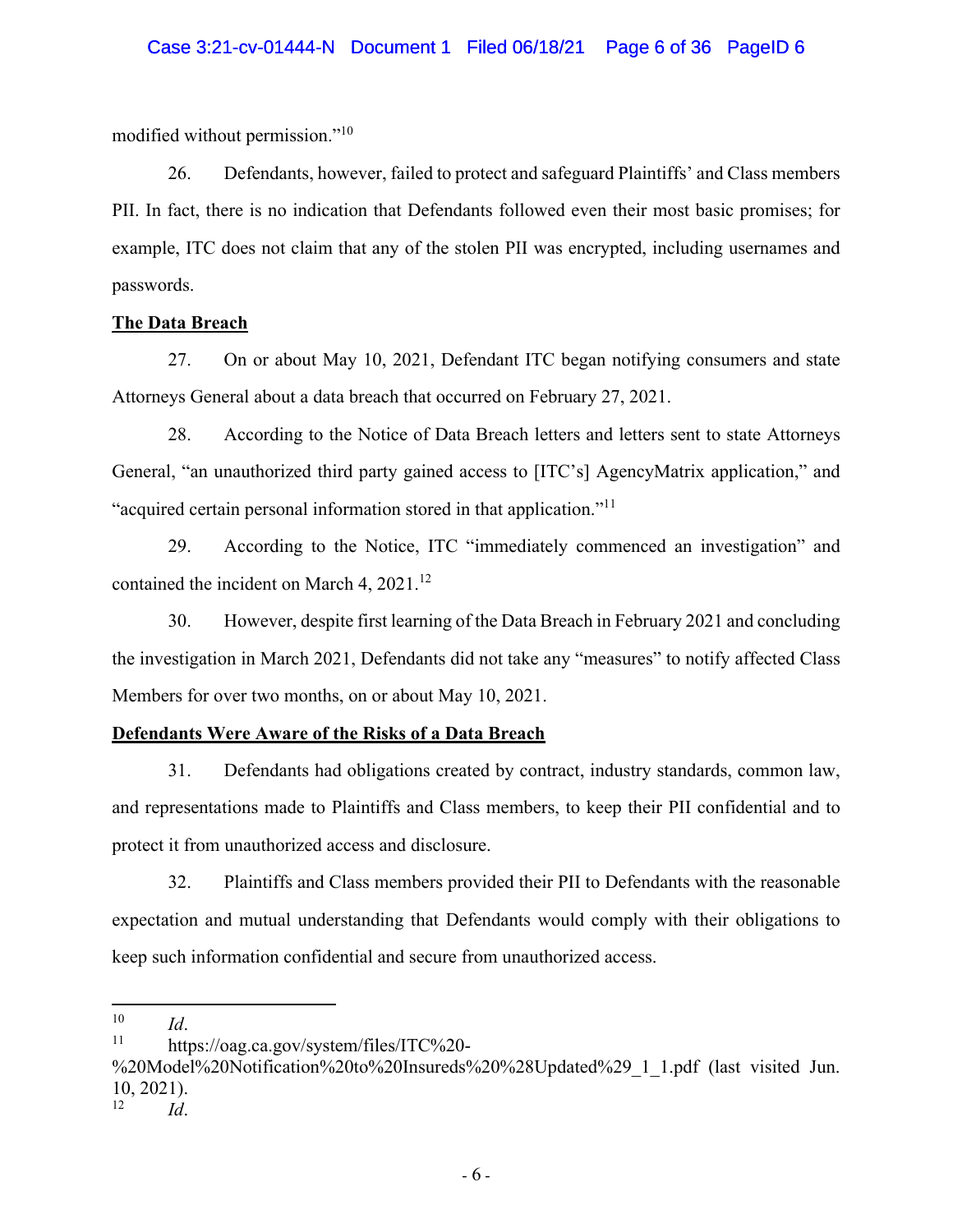#### Case 3:21-cv-01444-N Document 1 Filed 06/18/21 Page 7 of 36 PageID 7

33. Defendants' data security obligations were particularly important given the substantial increase in cyber-attacks and/or data breaches in the information technology sector preceding the date of the breach.

34. Data breaches, including those perpetrated against the information technology sector of the economy, have become widespread. For example, the United States saw 1,244 data breaches in 2018 and had 446.5 million exposed records.<sup>13</sup> Defendants understand this reality because ITC's CEO told customers of his product to "consider the information stored in your office and any system you use…You've got a ton of personally identifiable information" and that "security is not one way. We all must take it seriously and be accountable to each other. Not just for ourselves but also our customers." 14

35. Indeed, data breaches, such as the one experienced by Defendants, have become so notorious that the Federal Bureau of Investigation ("FBI") and U.S. Secret Service have issued a warning to potential targets, so they are aware of, and prepared for, a potential attack. Therefore, the increase in such attacks, and attendant risk of future attacks, was widely known and completely foreseeable to the public and to anyone in Defendants' industry, including Defendants.

36. According to the Federal Trade Commission ("FTC"), identity theft wreaks havoc on consumers' finances, credit history, and reputation and can take time, money, and patience to resolve.15 Identity thieves use stolen personal information for a variety of crimes, including credit card fraud, phone or utilities fraud, and bank and finance fraud.<sup>16</sup>

<sup>&</sup>lt;sup>13</sup> https://www.varonis.com/blog/data-breach-statistics (last visited Jun. 10, 2021).<br><sup>14</sup> https://resources.getitc.com/videos/security-matters (last visited Jun. 9, 2021).

<sup>&</sup>lt;sup>14</sup> https://resources.getitc.com/videos/security-matters (last visited Jun. 9, 2021).<br><sup>15</sup> See Taking Charge, What to Do If Your Identity is Stolen. ETC 3. (1)

<sup>15</sup> *See Taking Charge, What to Do If Your Identity is Stolen*, FTC, 3 (Apr. 2013), https://dss.mo.gov/cd/older-youth-program/files/taking-charge-what-to-do-if-identity-isstolen.pdf (last visited June 10, 2021).

<sup>&</sup>lt;sup>16</sup> *Id*. The FTC defines identity theft as "a fraud committed or attempted using the identifying information of another person without authority." 16 CFR § 603.2. The FTC describes "identifying information" as "any name or number that may be used, alone or in conjunction with any other information, to identify a specific person," including, among other things, "[n]ame, social security number, date of birth, official State or government issued driver's license or identification number, alien registration number, government passport number, employer or taxpayer identification number." *Id*.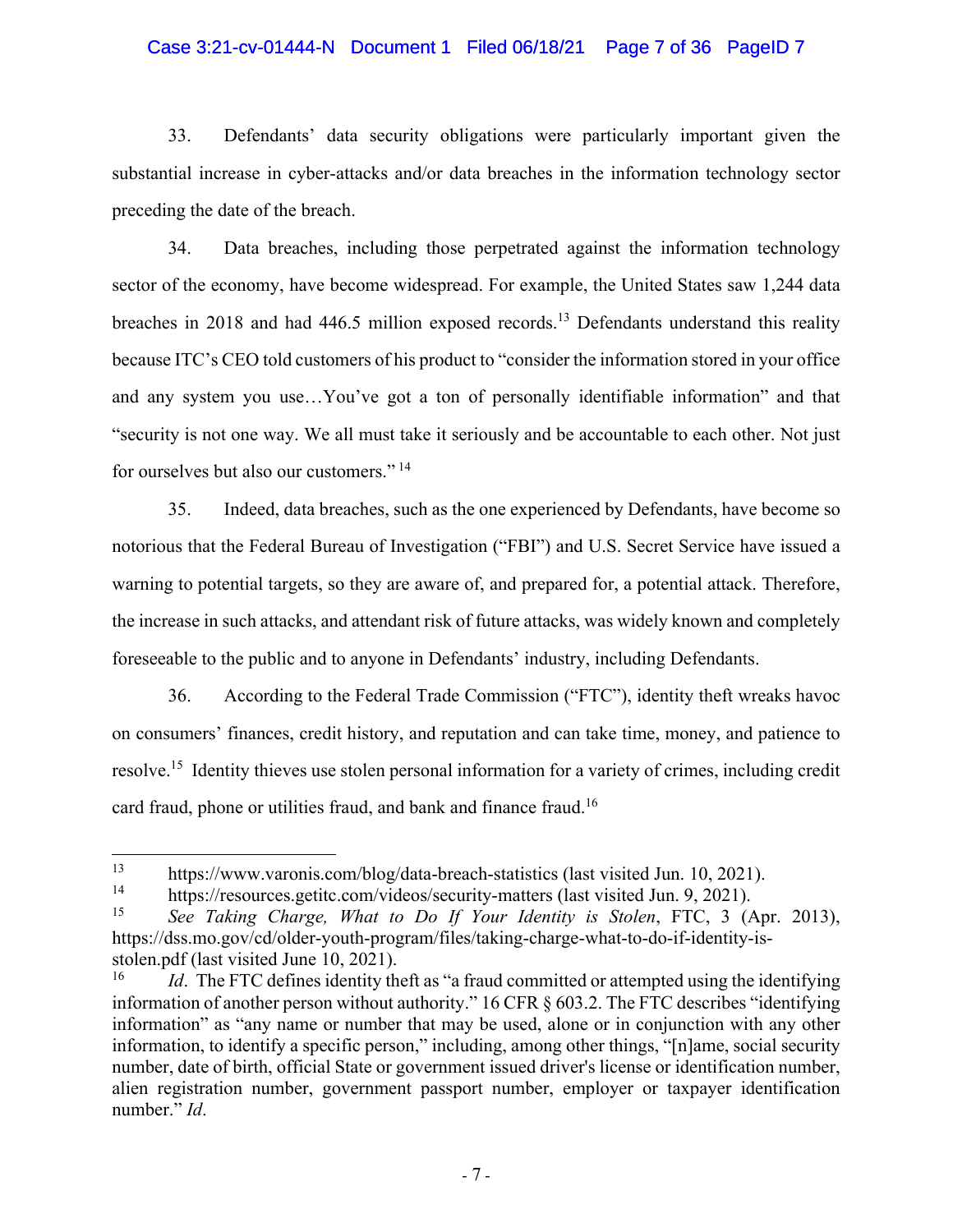#### Case 3:21-cv-01444-N Document 1 Filed 06/18/21 Page 8 of 36 PageID 8

37. The PII of Plaintiffs and members of the Classes was taken by hackers to engage in identity theft or and or to sell it to other criminals who will purchase the PII for that purpose. The fraudulent activity resulting from the Data Breach may not come to light for years.

38. Defendants knew, or reasonably should have known, of the importance of safeguarding the PII of Plaintiffs and members of the Classes, including Social Security numbers, driver's license, and/or dates of birth, and of the foreseeable consequences that would occur if Defendants' data security systems were breached, including, specifically, the significant costs that would be imposed on Plaintiffs and members of the Classes a result of a breach.

39. Plaintiffs and members of the Classes now face years of constant surveillance of their financial and personal records, monitoring, and loss of rights. The Classes are incurring and will continue to incur such damages in addition to any fraudulent use of their PII.

40. The injuries to Plaintiffs and members of the Classes were directly and proximately caused by Defendants' failure to implement or maintain adequate data security measures for the PII of Plaintiffs and members of the Classes.

#### **Defendants Fail to Comply with FTC Guidelines**

41. The FTC has promulgated numerous guides for businesses which highlight the importance of implementing reasonable data security practices. According to the FTC, the need for data security should be factored into all business decision-making.

42. In 2016, the FTC updated its publication, Protecting Personal Information: A Guide for Business, which established cyber-security guidelines for businesses. The guidelines note that businesses should protect the personal customer information that they keep; properly dispose of personal information that is no longer needed; encrypt information stored on computer networks; understand their network's vulnerabilities; and implement policies to correct any security problems. The guidelines also recommend that businesses use an intrusion detection system to expose a breach as soon as it occurs; monitor all incoming traffic for activity indicating someone is attempting to hack the system; watch for large amounts of data being transmitted from the system; and have a response plan ready in the event of a breach.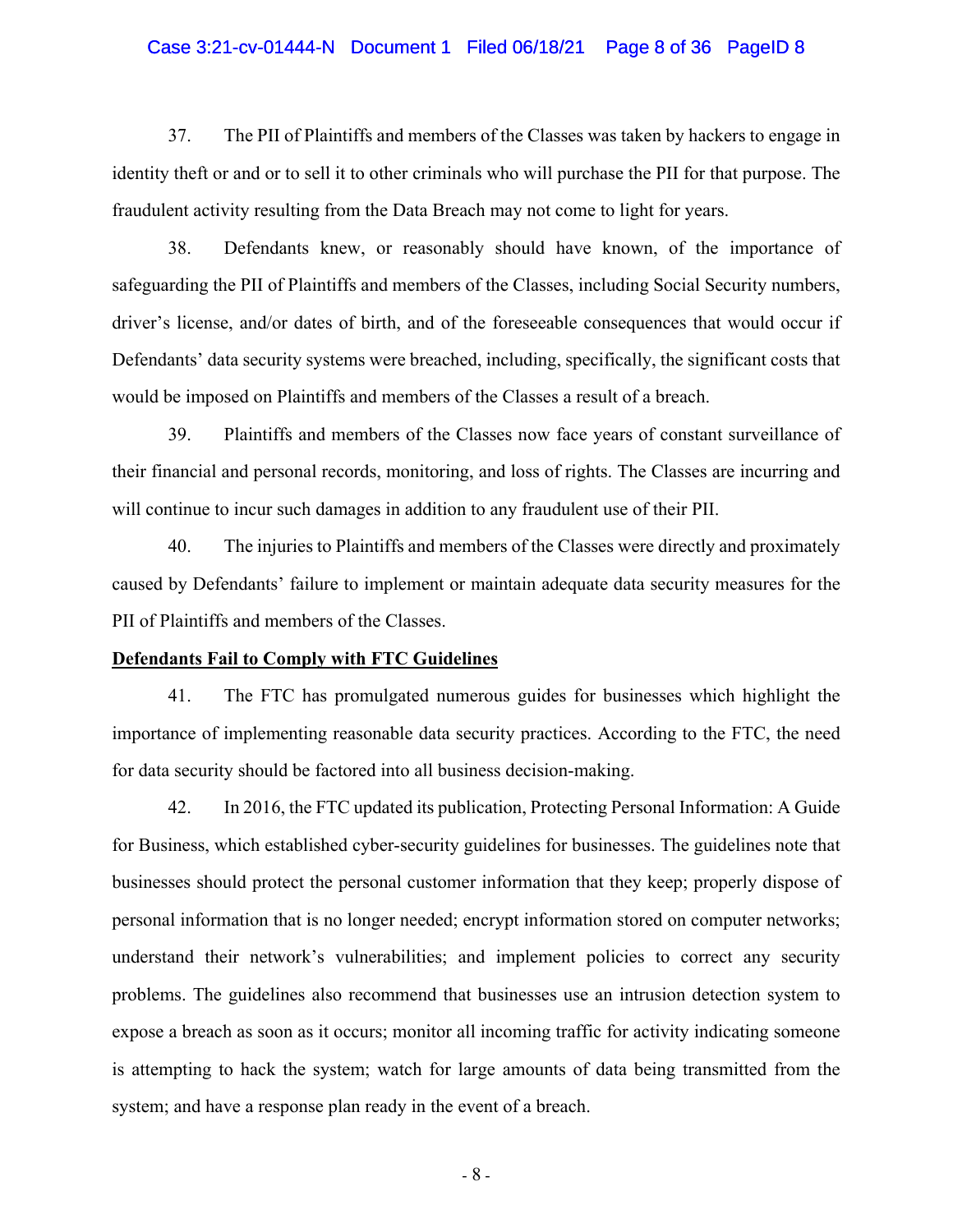#### Case 3:21-cv-01444-N Document 1 Filed 06/18/21 Page 9 of 36 PageID 9

43. The FTC further recommends that companies not maintain PII longer than is needed for authorization of a transaction; limit access to sensitive data; require complex passwords to be used on networks; use industry-tested methods for security; monitor for suspicious activity on the network; and verify that third-party service providers have implemented reasonable security measures.

44. The FTC has brought enforcement actions against businesses for failing to protect consumer data adequately and reasonably, treating the failure to employ reasonable and appropriate measures to protect against unauthorized access to confidential consumer data as an unfair act or practice prohibited by Section 5 of the Federal Trade Commission Act ("FTCA"), 15 U.S.C. § 45. Orders resulting from these actions further clarify the measures businesses must take to meet their data security obligations.

45. Defendants failed to properly implement basic data security practices, and their failure to employ reasonable and appropriate measures to protect against unauthorized access to consumer PII constitutes an unfair act or practice prohibited by Section 5 of the FTCA, 15 U.S.C.  $§ 45.$ 

46. Defendants were at all times fully aware of their obligation to protect the PII of customers, prospective customers and employees. Defendants were also aware of the significant repercussions that would result from their failure to do so.

#### **Defendants Fail to Comply with Industry Standards**

47. A number of industry and national best practices have been published and should have been used as a go-to resource and authoritative guide when developing Defendants' cybersecurity practices.

48. Best cybersecurity practices that are standard in the information technology services industry include installing appropriate malware detection software; monitoring and limiting the network ports; protecting web browsers and email management systems; setting up network systems such as firewalls, switches and routers; monitoring and protection of physical security systems; protection against any possible communication system; and training staff

- 9 -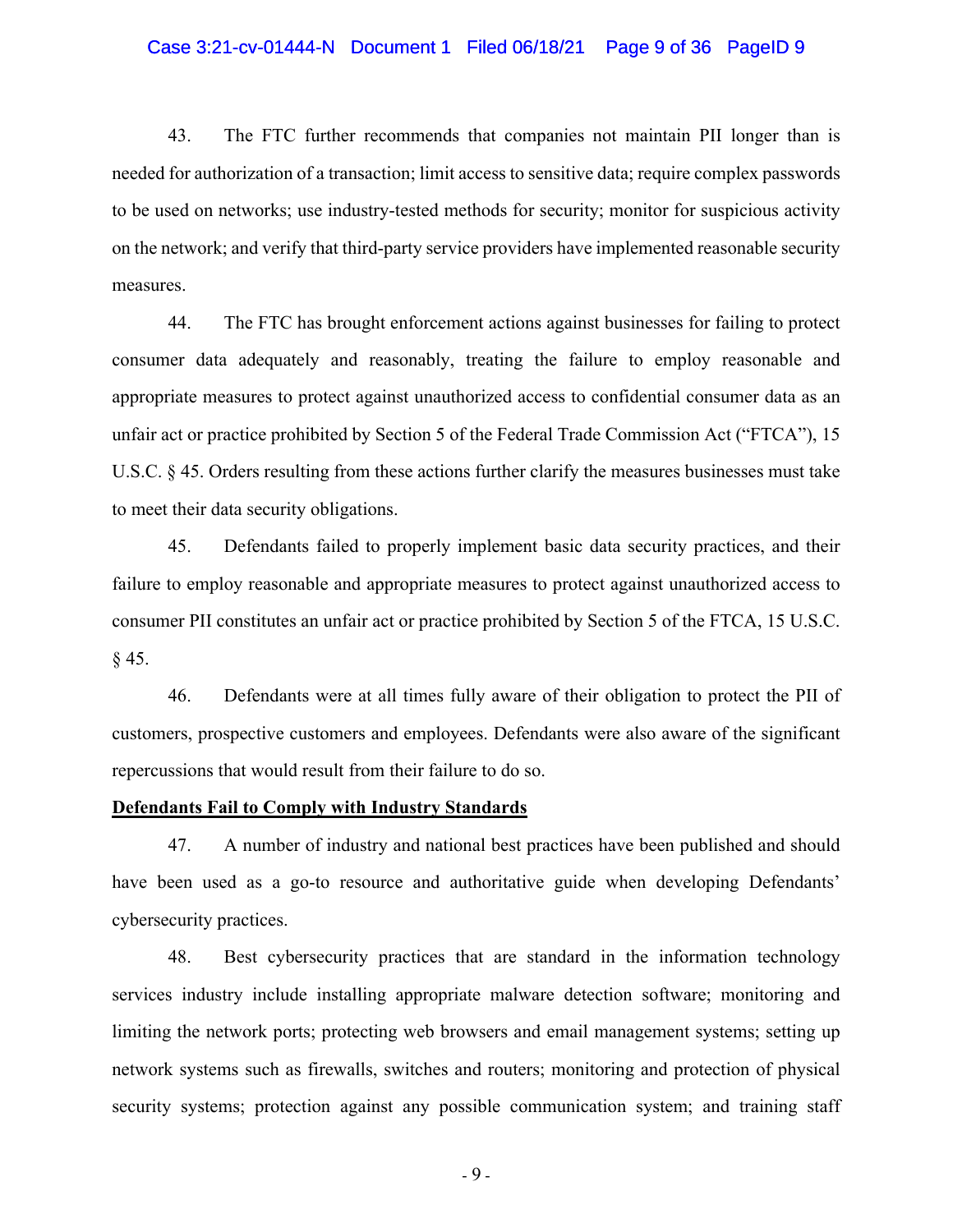regarding critical points.

49. Upon information and belief, Defendants failed to meet the minimum standards of the following cybersecurity frameworks: the NIST Cybersecurity Framework Version 1.1 (including without limitation PR.AC-1, PR.AC-3, PR.AC-4, PR.AC-5, PR.AC-6, PR.AC-7, PR.AT-1, PR.DS-1, PR.DS-5, PR.PT-1, PR.PT-3, DE.CM-1, DE.CM-4, DE.CM-7, DE.CM-8, and RS.CO-2), and the Center for Internet Security's Critical Security Controls (CIS CSC), which are established standards in reasonable cybersecurity readiness.

50. These foregoing frameworks are existing and applicable industry standards in Defendants' industry, and Defendants failed to comply with these accepted standards, thereby opening the door to the Cyber-Attack and causing the Data Breach.

### **The Value of PII to Cyber Criminals**

51. Businesses that store personal information are likely to be targeted by cyber criminals. Credit card and bank account numbers are tempting targets for hackers. However, information such as dates of birth and Social Security numbers are even more attractive to hackers; they are not easily destroyed and can be easily used to perpetrate identity theft and other types of fraud.

52. The PII of individuals remains of high value to criminals, as evidenced by the prices they will pay through the dark web. Numerous sources cite dark web pricing for stolen identity credentials. For example, personal information can be sold at a price ranging from \$40 to \$200, and bank details have a price range of \$50 to \$200.<sup>17</sup>

53. Social Security numbers, for example, are among the worst kind of personal information to have stolen because they may be put to a variety of fraudulent uses and are difficult for an individual to change. The Social Security Administration ("SSA") stresses that the loss of an individual's Social Security number, as is the case here, can lead to identity theft and extensive

<sup>&</sup>lt;sup>17</sup> *Your personal data is for sale on the dark web. Here's how much it costs, Digital Trends,* (Oct. 16, 2019), https://www.digitaltrends.com/computing/personal-data-sold-on-the-dark-webhow-much-it-costs (last visited June 10, 2021).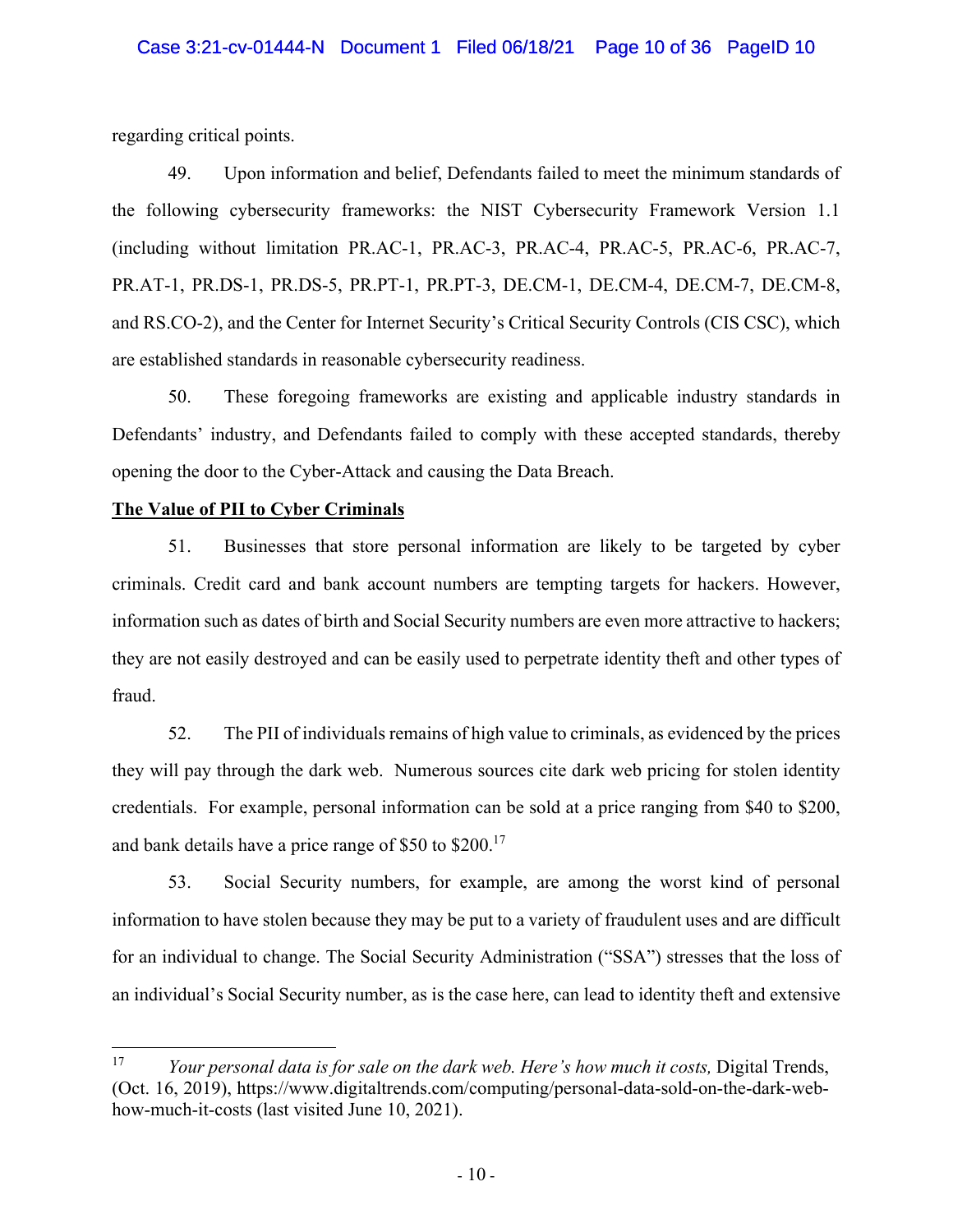financial fraud:

A dishonest person who has your Social Security number can use it to get other personal information about you. Identity thieves can use your number and your good credit to apply for more credit in your name. Then, they use the credit cards and don't pay the bills, it damages your credit. You may not find out that someone is using your number until you're turned down for credit, or you begin to get calls from unknown creditors demanding payment for items you never bought. Someone illegally using your Social Security number and assuming your identity can cause a lot of problems.<sup>18</sup>

54. What is more, it is no easy task to change or cancel a stolen Social Security number. An individual cannot obtain a new Social Security number without significant paperwork and evidence of actual misuse. In other words, preventive action to defend against the possibility of misuse of a Social Security number is not permitted; an individual must show evidence of actual, ongoing fraud activity to obtain a new number.

55. Even then, a new Social Security number may not be effective. According to Julie Ferguson of the Identity Theft Resource Center, "The credit bureaus and banks are able to link the new number very quickly to the old number, so all of that old bad information is quickly inherited into the new Social Security number."<sup>19</sup>

56. Furthermore, as the SSA warns:

Keep in mind that a new number probably will not solve all your problems. This is because other governmental agencies (such as the IRS and state motor vehicle agencies) and private businesses (such as banks and credit reporting companies) likely will have records under your old number. Along with other personal information, credit reporting companies use the number to identify your credit record. So using a new number will not guarantee you a fresh start. This is especially true if your other personal information, such as your name and address, remains the same*.* 

If you receive a new Social Security Number, you should not be able to use the old number anymore*.* 

<sup>18</sup> SSA, *Identity Theft and Your Social Security Number*, https://www.ssa.gov/pubs/EN-05- 10064.pdf (last visited June 10, 2021).

<sup>19</sup> Bryan Naylor, *Victims of Social Security Number Theft Find It's Hard to Bounce Back*, NPR (Feb. 9, 2015), http://www.npr.org/2015/02/09/384875839/data-stolen-by-anthem-shackers-has-millionsworrying-about-identity-theft (last visited June 10, 2021).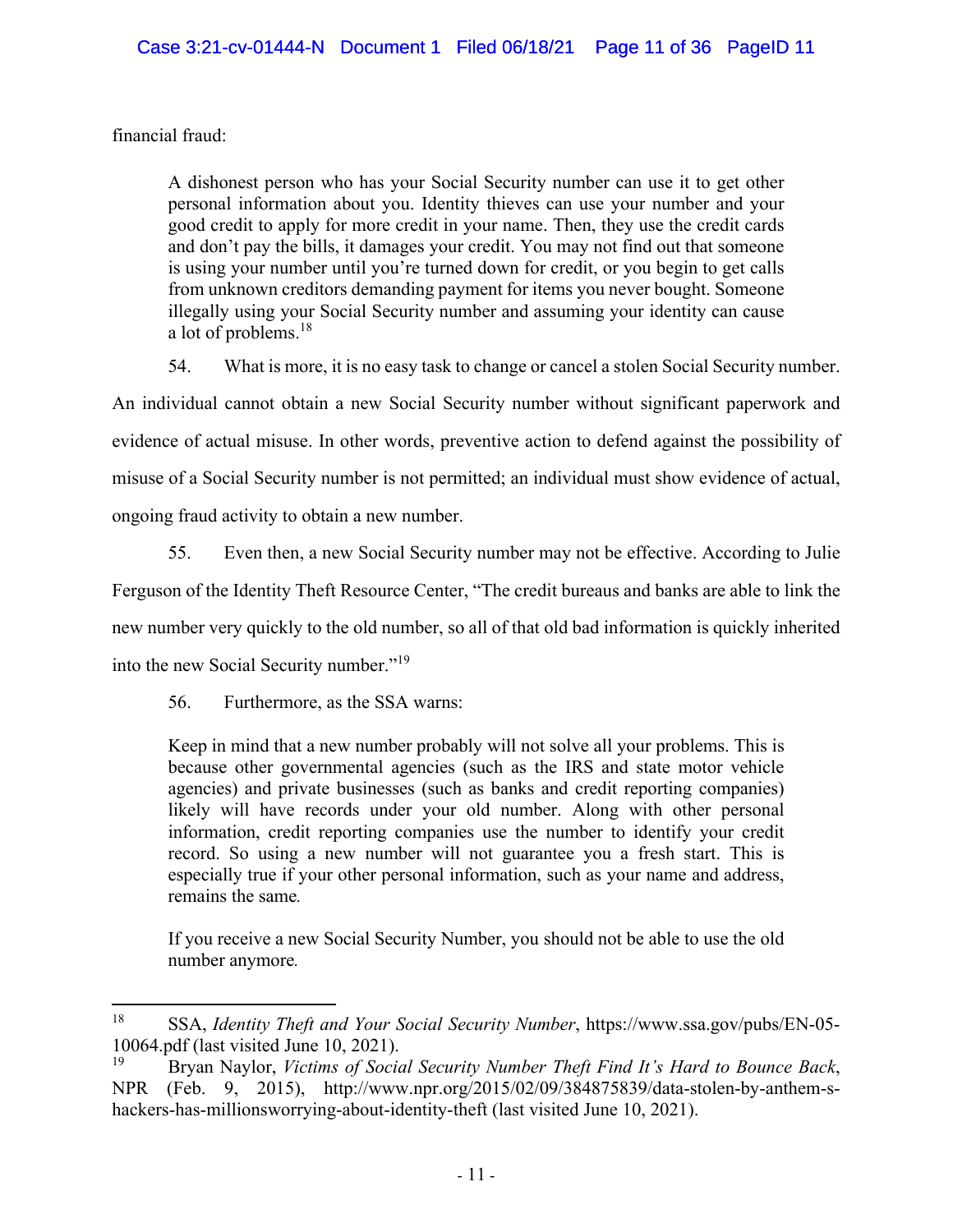For some victims of identity theft, a new number actually creates new problems. If the old credit information is not associated with your new number, the absence of any credit history under the new number may make more difficult for you to get credit. $20$ 

57. Here, the unauthorized access left the cyber criminals with the tools to perform the most thorough identity theft—they have obtained all the essential PII to mimic the identity of the user. The personal data of Plaintiffs and members of the Classes stolen in the Data Breach constitutes a dream for hackers and a nightmare for Plaintiffs and the Classes. Stolen personal data of Plaintiffs and members of the Classes represents essentially one-stop shopping for identity thieves.

58. The FTC has released its updated publication on protecting PII for businesses, which includes instructions on protecting PII, properly disposing of PII, understanding network vulnerabilities, implementing policies to correct security problems, using intrusion detection programs, monitoring data traffic, and having in place a response plan.

59. General policy reasons support such an approach. A person whose personal information has been compromised may not see any signs of identity theft for years. According to the United States Government Accountability Office ("GAO") Report to Congressional Requesters:

[L]aw enforcement officials told us that in some cases, stolen data may be held for up to a year or more before being used to commit identity theft. Further, once stolen data have been sold or posted on the Web, fraudulent use of that information may continue for years. As a result, studies that attempt to measure the harm resulting from data breaches cannot necessarily rule out all future harm.<sup>21</sup>

60. Companies recognize that PII is a valuable asset. Indeed, PII is a valuable commodity. A "cyber black-market" exists in which criminals openly post stolen Social Security numbers and other PII on a number of Internet websites. The stolen personal data of Plaintiffs and members of the Classes has a high value on both legitimate and black markets.

<sup>20</sup> SSA, *Identity Theft and Your Social Security Number*, SSA Publication No. 05-10064 (Jun. 2018), http://www.ssa.gov/pubs/EN-05-10064.pdf (last visited June 10, 2021).

<sup>21</sup> *See* https://www.gao.gov/assets/gao-07-737.pdf (June 2007) at 29 (last visited June 10, 2021).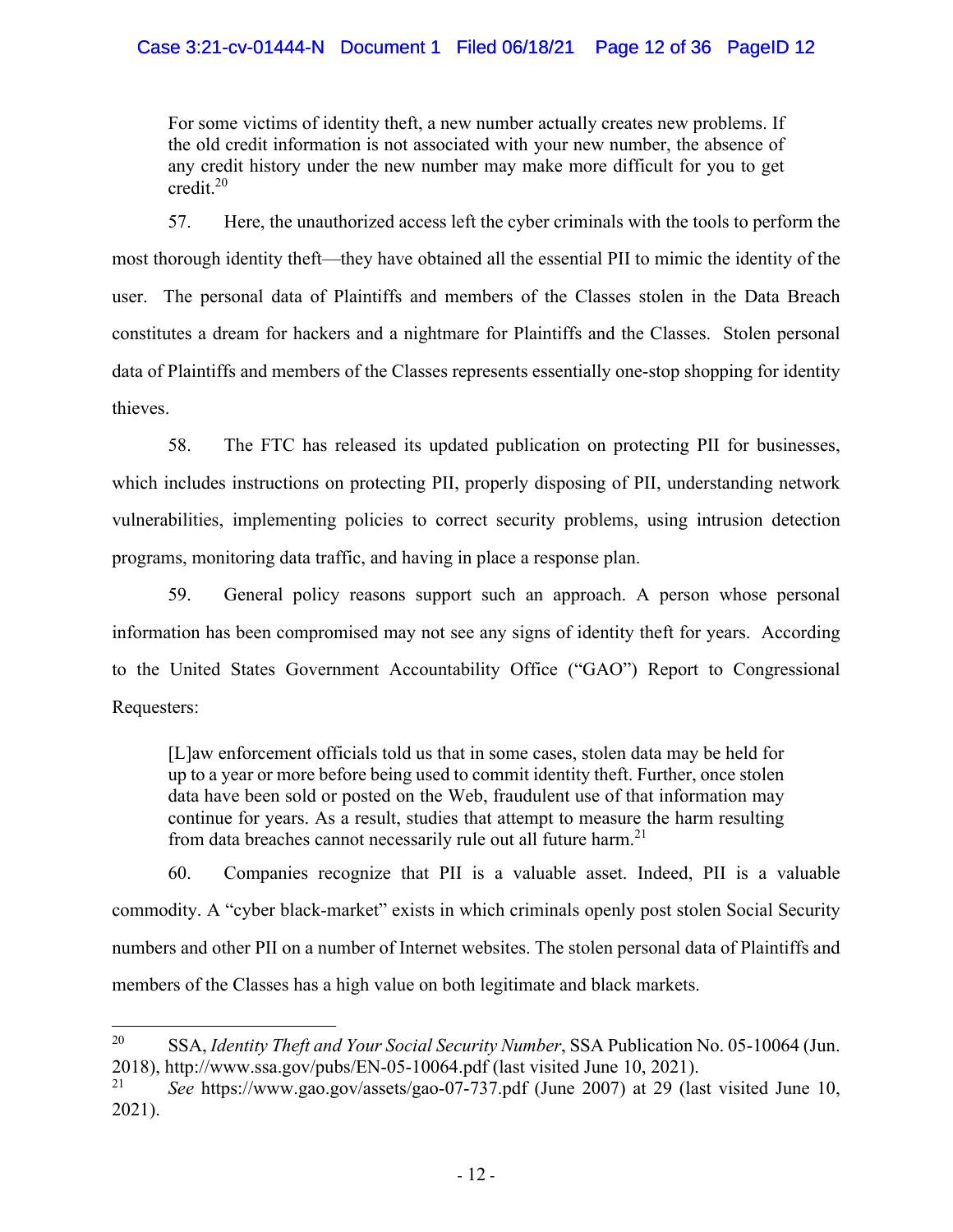#### Case 3:21-cv-01444-N Document 1 Filed 06/18/21 Page 13 of 36 PageID 13

61. Identity thieves may commit various types of crimes such as immigration fraud, obtaining a driver's license or identification card in the victim's name but with another's picture, and/or using the victim's information to obtain a fraudulent tax refund or fraudulent unemployment benefits. The United States government and privacy experts acknowledge that it may take years for identity theft to come to light and be detected.

62. As noted above, the disclosure of Social Security numbers in particular poses a significant risk. Criminals can, for example, use Social Security numbers to create false bank accounts or file fraudulent tax returns. Defendants' former and current customers and employees whose Social Security numbers have been compromised now face a real and imminent substantial risk of identity theft and other problems associated with the disclosure of their Social Security number and will need to monitor their credit and tax filings for an indefinite duration.

63. Based on the foregoing, the information compromised in the Data Breach is significantly more valuable than the loss of, for example, credit card information in a retailer data breach, because, there, victims can cancel or close credit and debit card accounts. The information compromised in this Data Breach is impossible to "close" and difficult, if not impossible, to change — Social Security number, driver's license number or government-issued identification number, name, and date of birth.

64. This data demands a much higher price on the black market. Martin Walter, senior director at cybersecurity firm RedSeal, explained, "Compared to credit card information, personally identifiable information and Social Security numbers are worth more than 10x on the black market."<sup>22</sup>

65. Among other forms of fraud, identity thieves may obtain driver's licenses, government benefits, medical services, and housing or even give false information to police.

66. According to a recent article in the New York Times, cyber thieves are using

<sup>22</sup> Tim Greene, *Anthem Hack: Personal Data Stolen Sells for 10x Price of Stolen Credit Card Numbers*, IT World, (Feb. 6, 2015), https://www.networkworld.com/article/2880366/anthemhack-personal-data-stolen-sells-for-10x-price-of-stolen-credit-card-numbers.html (last visited June 10, 2021).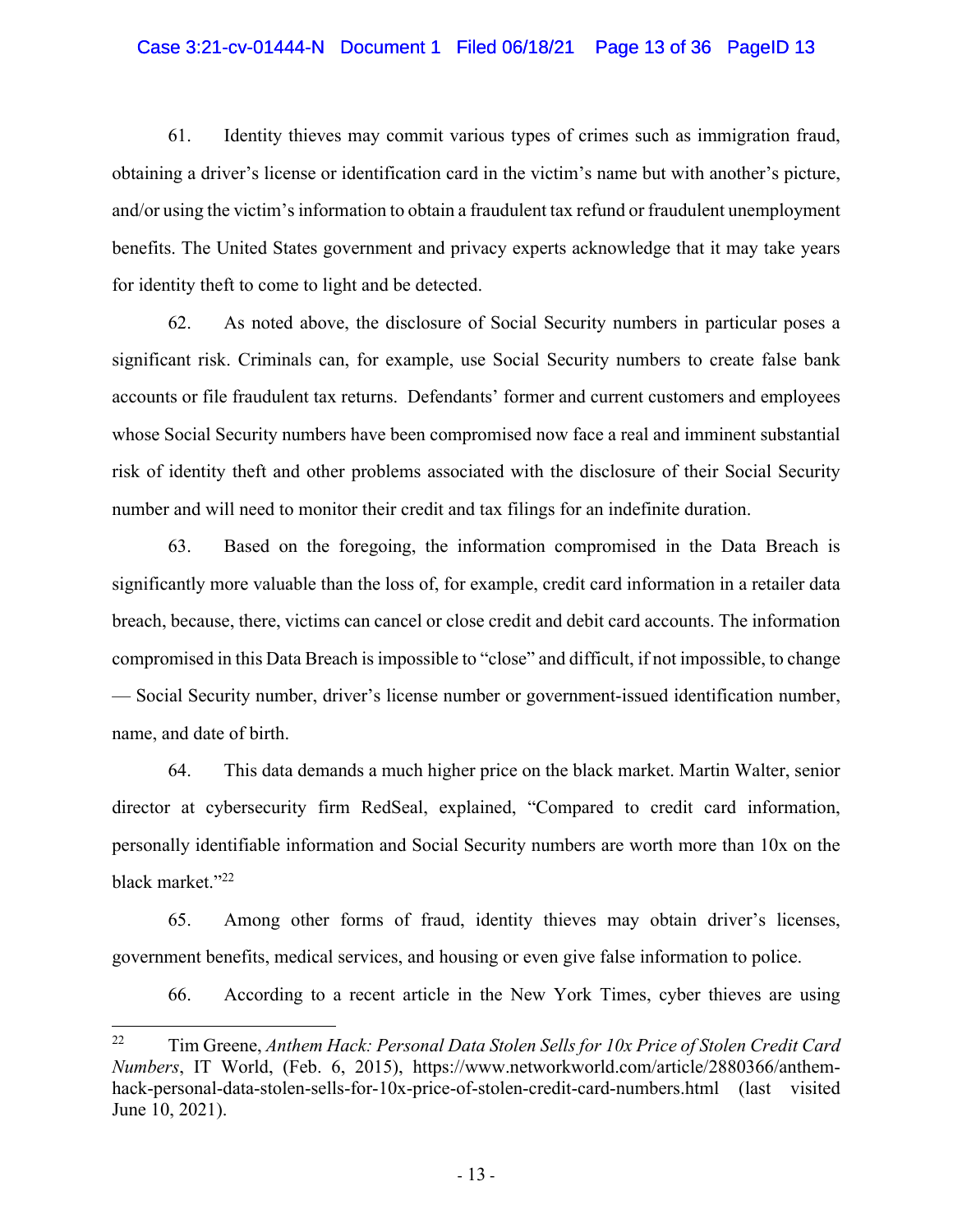### Case 3:21-cv-01444-N Document 1 Filed 06/18/21 Page 14 of 36 PageID 14

driver's licenses obtained via insurance company application prefill processes to submit and fraudulently obtain unemployment benefits.<sup>23</sup> An individual may not know that his or her driver's license was used to file for unemployment benefits until law enforcement notifies the individual's employer of the suspected fraud, or until the individual attempts to lawfully apply for unemployment and is denied benefits (due to the prior, fraudulent application and award of benefits).

#### **The Plaintiffs' Experiences**

#### *Plaintiff Jay Heath*

67. Plaintiff Heath received the Notice of Data Breach from Defendant ITC, dated May 10, 2021, on or about that date. The Notice informed him that Defendants lost a file containing at least his full name, Social Security number, and possibly his date of birth and/or username and password for the AgencyMatrix application.

68. As a result of the Data Breach, Plaintiff Heath made reasonable efforts to mitigate the impact of the Data Breach after receiving the data breach notification letter, including but not limited to: researching the Data Breach; reviewing credit reports and financial account statements for any indications of actual or attempted identity theft or fraud; and researching credit monitoring and identity theft protection services offered by ITC. Plaintiff Heath now reviews his credit monitoring reports and/or checking account statements for irregularities two or three times per week, each time for approximately 5 minutes. This is valuable time Plaintiff Heath otherwise would have spent on other activities, including but not limited to work and/or recreation.

69. Plaintiff Heath is very concerned about identity theft and fraud, as well as the consequences of such identity theft and fraud resulting from the Data Breach.

70. Plaintiff Heath suffered actual injury from having his Private Information compromised as a result of the Data Breach including, but not limited to (a) damage to and

<sup>23</sup> *How Identity Thieves Took My Wife for a Ride*, New York Times, (April 27, 2021) https://www.nytimes.com/2021/04/27/your-money/identity-theft-auto-insurance.html (last visited June 10, 2021)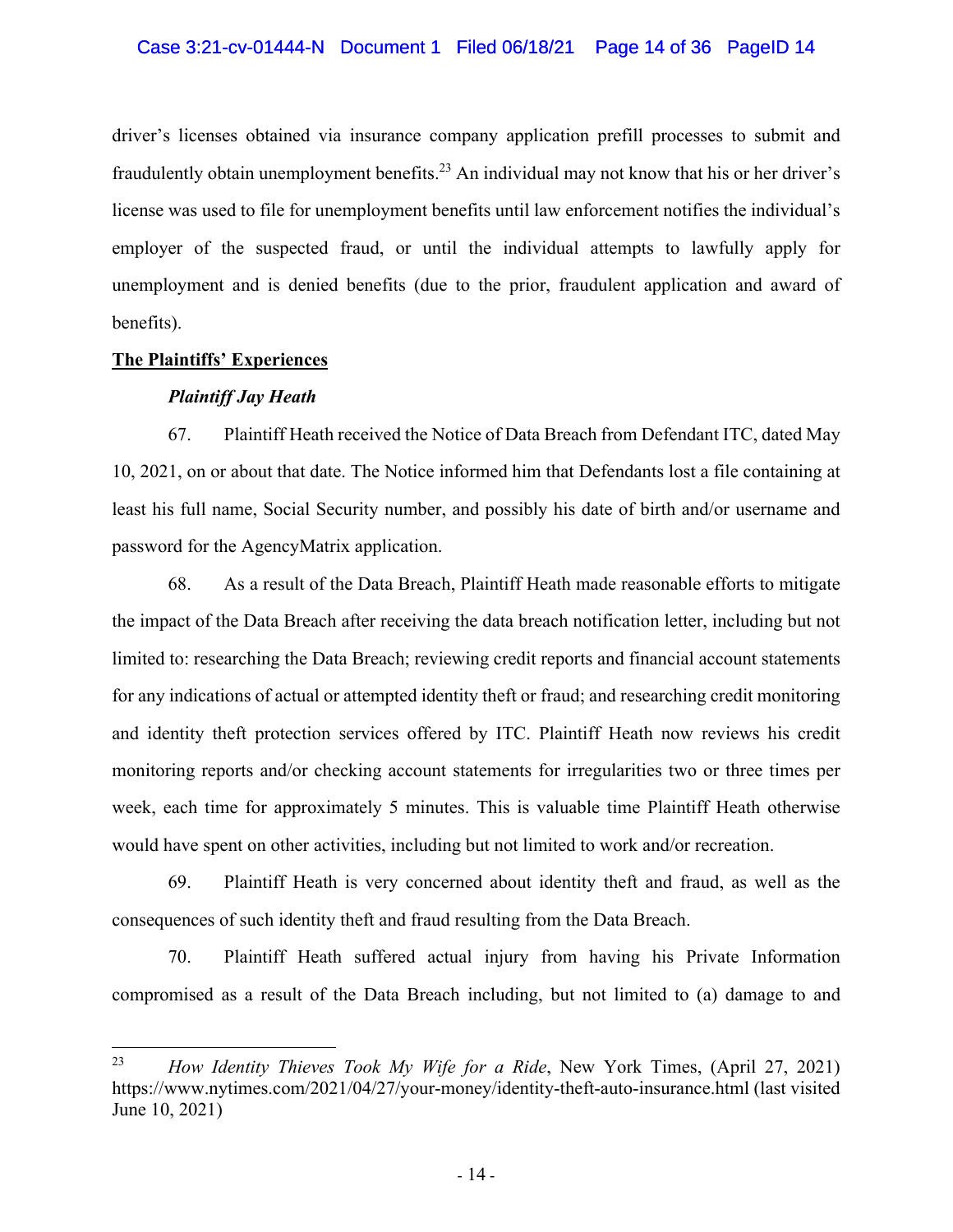#### Case 3:21-cv-01444-N Document 1 Filed 06/18/21 Page 15 of 36 PageID 15

diminution in the value of his Private Information, a form of property that ITC obtained from Plaintiff Heath; (b) violation of his privacy rights; and (c) imminent and impending injury arising from the increased risk of identity theft and fraud.

71. Moreover, subsequent to the Data Breach, Plaintiff Heath also experienced a significant increase in the amount of suspicious, unsolicited phishing telephone calls he receives. Each day, Plaintiff Heath receives at least two scam phone calls, each of which appear to be placed with the intent to obtain personal information to commit identity theft by way of a social engineering attack.

72. Plaintiff Heath has spent a significant amount of time since the Data Breach responding to the impacts of the Data Breach. The time spent dealing with the fallout from the Data Breach is time Plaintiff Heath otherwise would have spent on other activities, such as work and/or recreation.

73. As a result of the Data Breach, Plaintiff Heath anticipates spending considerable time and money on an ongoing basis to try to mitigate and address harms caused by the Data Breach. As a result of the Data Breach, Plaintiff Heath will continue to be at increased risk of identity theft and fraud for years to come.

#### *Plaintiff Edward Shapiro*

74. Plaintiff Edward Shapiro received the Notice of Data Breach from Defendant ITC, dated May 10, 2021, on or about that date. The Notice informed him that Defendants lost a file containing, at least, his full name, driver's license, date of birth, and username and password for the AgencyMatrix application.

75. As a result of receiving the Data Breach notice, Mr. Shapiro has spent time dealing with the consequences of the breach, including confirming the legitimacy of the Data Breach, selfmonitoring his accounts, exploring credit monitoring and identity theft insurance options, and calling in to sign up for the credit monitoring service offered by Defendants.

76. Mr. Shapiro has experienced a dramatic increase in the number of phishing emails he receives since early 2021.

- 15 -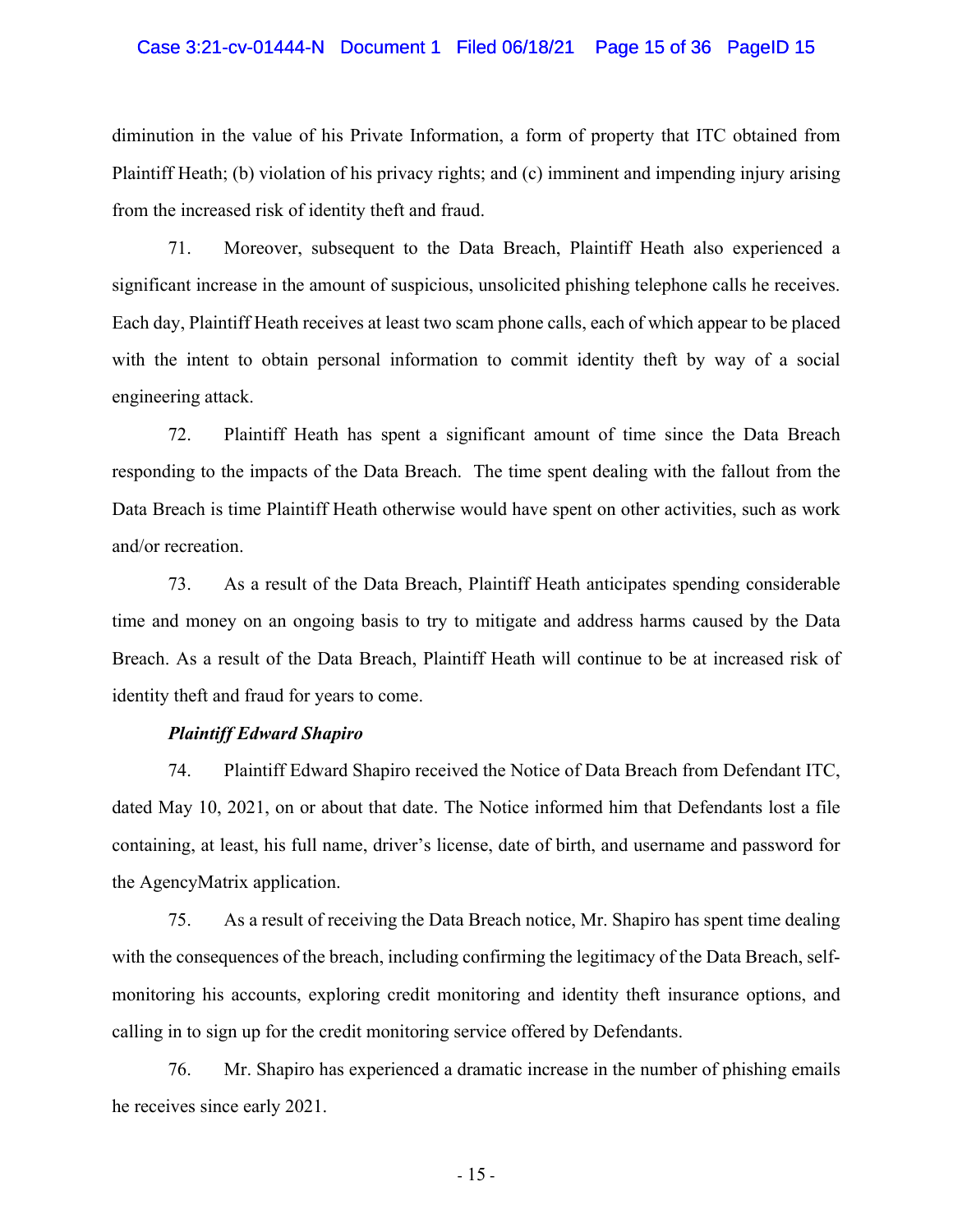#### Case 3:21-cv-01444-N Document 1 Filed 06/18/21 Page 16 of 36 PageID 16

77. Mr. Shapiro is not aware of any other data breaches that could have resulted in the theft of his driver's license number, username or password. He is very careful about sharing his PII, and has never knowingly transmitted unencrypted PII over the internet or any other unsecured source.

78. Mr. Shapiro stores any and all documents containing his PII in a safe and secure digital location and shreds any documents he receives in the mail that contain any of his PII or that may contain any information that could otherwise be used to compromise his payment card accounts.

79. Mr. Shapiro suffered actual injury in being forced to review phishing emails and in paying money to, or purchasing products from, Defendants during the Data Breach—expenditures which he would not have made had Defendants disclosed that they lacked computer systems and data security practices adequate to safeguard customers' PII from theft.

80. Mr. Shapiro suffered actual injury in the form of damages to and diminution in the value of his PII—a form of intangible property that Plaintiffs entrusted to Defendants for the purpose of purchasing Defendants' products and which was compromised in and as a result of the Data Breach.

81. Mr. Shapiro also suffered lost time, annoyance, interference, and inconvenience as a result of the Data Breach and has serious concerns for the loss of his privacy.

82. Mr. Shapiro has suffered imminent and impending injury arising from the substantially increased risk of fraud, identity theft, and misuse resulting from his PII being placed in the hands of criminals.

83. Mr. Shapiro has become scared, nervous, and worried about this theft of his PII and has a continuing interest in ensuring that Defendants protect and safeguard his PII, which remains in their possession, from future breaches.

#### **Plaintiffs' and Class Members' Damages**

84. To date, Defendants have done absolutely nothing to provide Plaintiffs and Class members with relief for the damages they have suffered because of the Data Breach, including,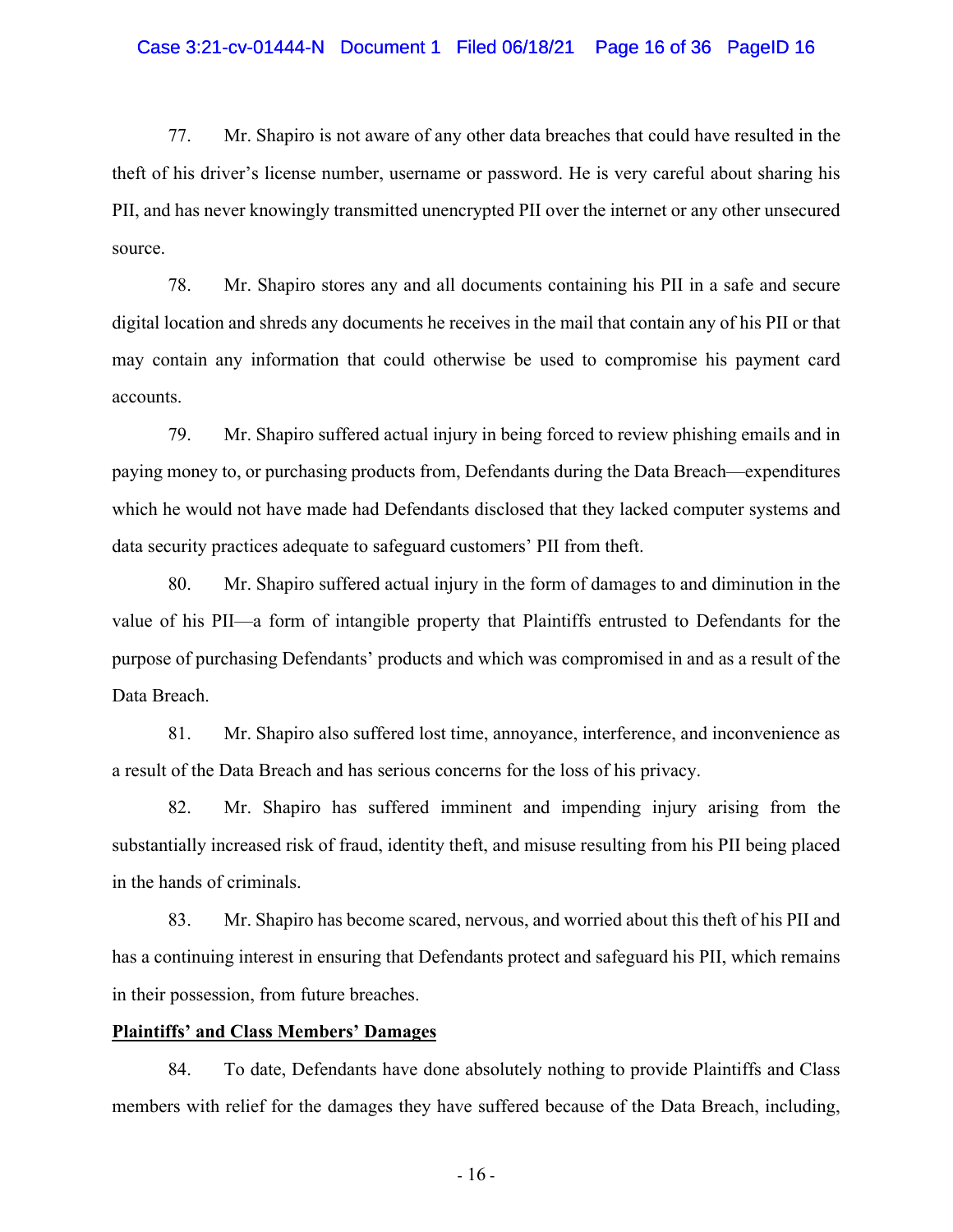#### Case 3:21-cv-01444-N Document 1 Filed 06/18/21 Page 17 of 36 PageID 17

but not limited to, the costs and loss of time they incurred because of the Data Breach. Defendants have only offered twelve months of inadequate identity monitoring services, and it is unclear whether that credit monitoring was only offered to certain affected individuals (based upon the type of data stolen), or to all persons whose data was compromised in the Data Breach. What is more, Defendants place the burden squarely on Plaintiffs and Class Members by requiring them to expend time signing up for that service, as opposed to automatically enrolling all victims of this cybercrime.

#### **CLASS ALLEGATIONS**

85. Plaintiffs bring this nationwide class action pursuant to rules  $23(b)(2)$ ,  $23(b)(3)$ , and  $23(c)(4)$  of the Federal Rules of Civil Procedure, individually and on behalf of all members of the following class:

> All natural persons residing in the United States whose PII was compromised in the Data Breach on February 27, 2021 and announced on or about May 10, 2021 (the "Nationwide Class").

- 86. The Maryland Subclass is defined as follows: All natural persons residing in Maryland whose PII was compromised in the Data Breach on February 27, 2021 and announced on or about May 10, 2021 (the "Maryland Subclass").
- 87. The Pennsylvania Subclass is defined as follows: All natural persons residing in Pennsylvania whose PII was compromised in the Data Breach on February 27, 2021 and announced on or about May 10, 2021 (the "Pennsylvania Subclass").

88. The Pennsylvania and Maryland Subclasses are referred to herein as the "Statewide Subclasses" and together with the Nationwide Class, are collectively referred to herein as the "Classes."

89. Excluded from the Classes are all individuals who make a timely election to be excluded from this proceeding using the correct protocol for opting out, and all judges assigned to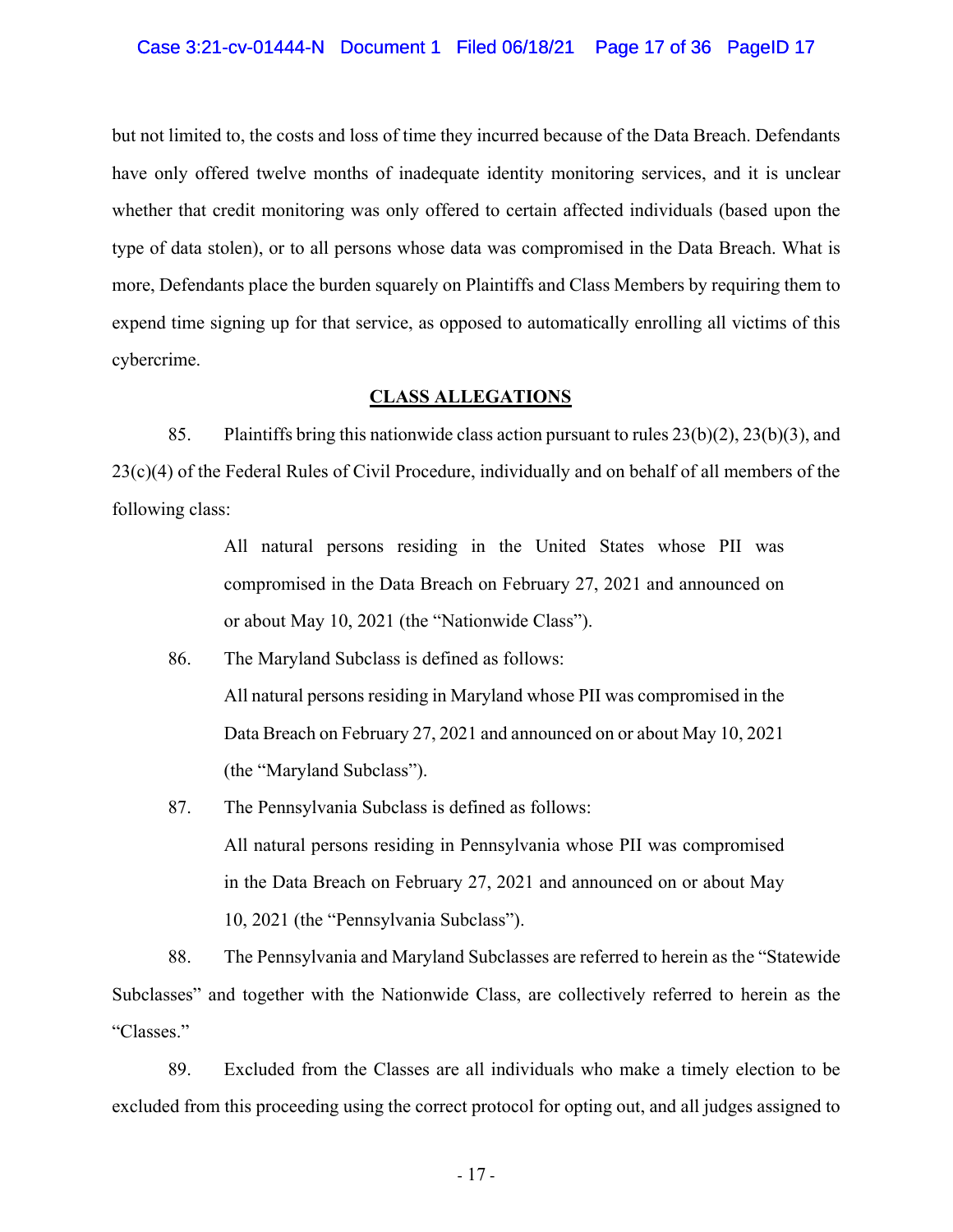#### Case 3:21-cv-01444-N Document 1 Filed 06/18/21 Page 18 of 36 PageID 18

hear any aspect of this litigation and their immediate family members.

90. Plaintiffs reserve the right to modify or amend the definitions of the proposed Classes before the Court determines whether certification is appropriate.

91. **Numerosity**: The Classes are so numerous that joinder of all members is impracticable. Defendants have identified thousands of customers whose PII may have been improperly accessed in the Data Breach, and the Classes are apparently identifiable within Defendants' records.

92. **Commonality**: Questions of law and fact common to the Classes exist and predominate over any questions affecting only individual members of the Classes. These include:

- a. When Defendants actually learned of the Data Breach and whether their response was adequate;
- b. Whether Defendants owed a duty to the Classes to exercise due care in collecting, storing, safeguarding and/or obtaining their PII;
- c. Whether Defendants breached that duty;
- d. Whether Defendants implemented and maintained reasonable security procedures and practices appropriate to the nature of storing the PII of Plaintiffs and members of the Classes;
- e. Whether Defendants acted negligently in connection with the monitoring and/or protection of PII belonging to Plaintiffs and members of the Classes;
- f. Whether Defendants knew or should have known that they did not employ reasonable measures to keep the PII of Plaintiffs and members of the Class secure and to prevent loss or misuse of that PII;
- g. Whether Defendants have adequately addressed and fixed the vulnerabilities which permitted the Data Breach to occur;
- h. Whether Defendants caused Plaintiffs' and members of the Classes damage;
- i. Whether Defendants violated the law by failing to promptly notify Plaintiffs and members of the Classes that their PII had been compromised;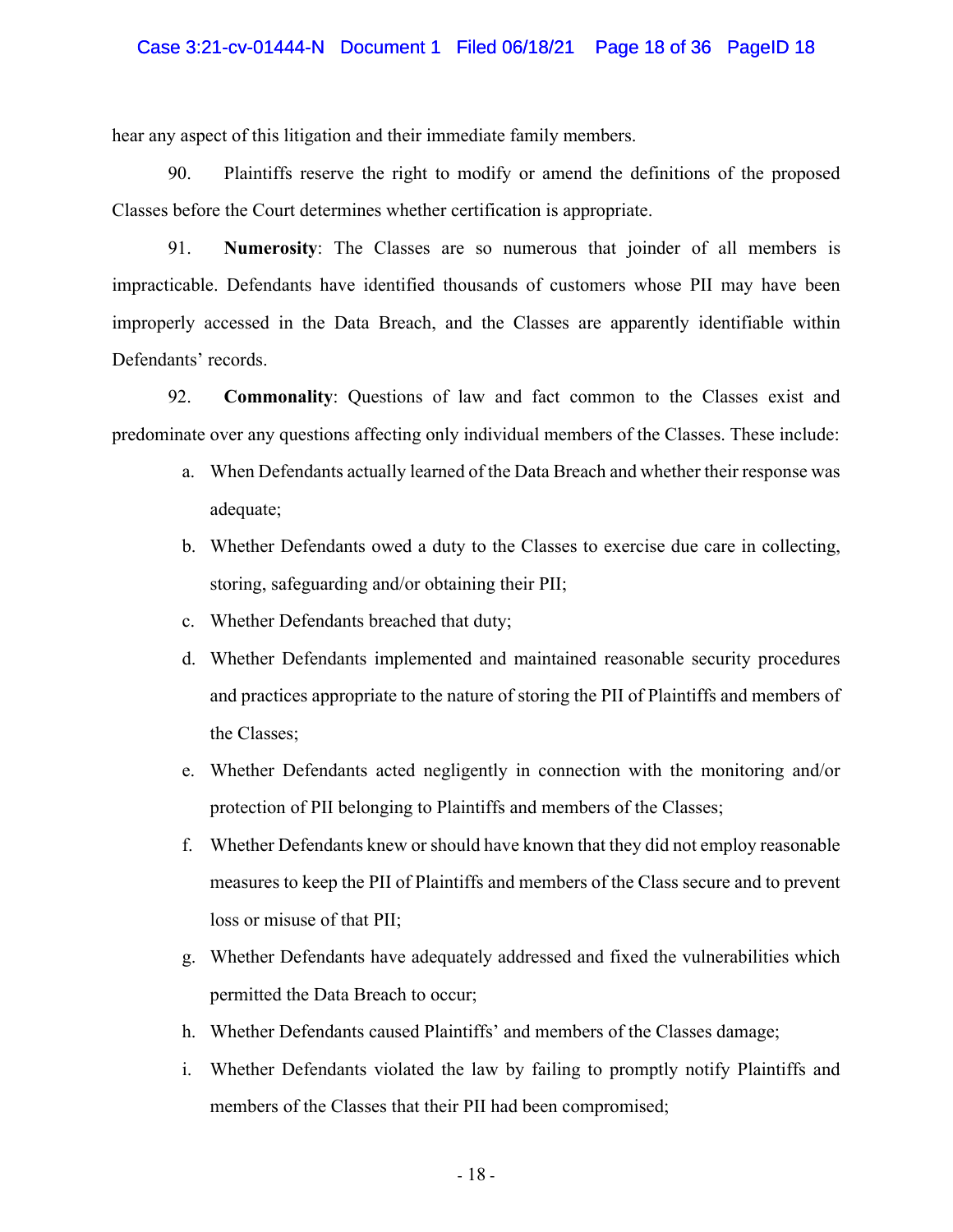- j. Whether Defendants violated the consumer protection statutes invoked below; and
- k. Whether Plaintiffs and the other members of the Classes are entitled to credit monitoring and other monetary relief;

93. **Typicality**: Plaintiffs' claims are typical of those of the other members of the Classes because all had their PII compromised as a result of the Data Breach due to Defendants' misfeasance.

94. **Adequacy**: Plaintiffs will fairly and adequately represent and protect the interests of the members of the Classes. Plaintiffs' Counsel are competent and experienced in litigating privacy-related class actions.

95. **Superiority and Manageability**: Under rule 23(b)(3) of the Federal Rules of Civil Procedure, a class action is superior to other available methods for the fair and efficient adjudication of this controversy since joinder of all the members of the Classes is impracticable. Individual damages for any individual member of the Classes are likely to be insufficient to justify the cost of individual litigation, so that in the absence of class treatment, Defendants' misconduct would go unpunished. Furthermore, the adjudication of this controversy through a class action will avoid the possibility of inconsistent and potentially conflicting adjudication of the asserted claims. There will be no difficulty in the management of this action as a class action.

96. Class certification is also appropriate under Rule 23(a) and (b)(2) because Defendants have acted or refused to act on grounds generally applicable to the Classes, so that final injunctive relief or corresponding declaratory relief is appropriate as to the Nationwide Class as a whole and as to each Subclass as a whole.

97. Likewise, particular issues under Rule  $23(c)(4)$  are appropriate for certification because such claims present only particular, common issues, the resolution of which would advance the disposition of this matter and the parties' interests therein. Such particular issues include, but are not limited to:

> a. Whether Defendants owed a legal duty to Plaintiffs and members of the Classes to exercise due care in collecting, storing, using, and safeguarding their PII;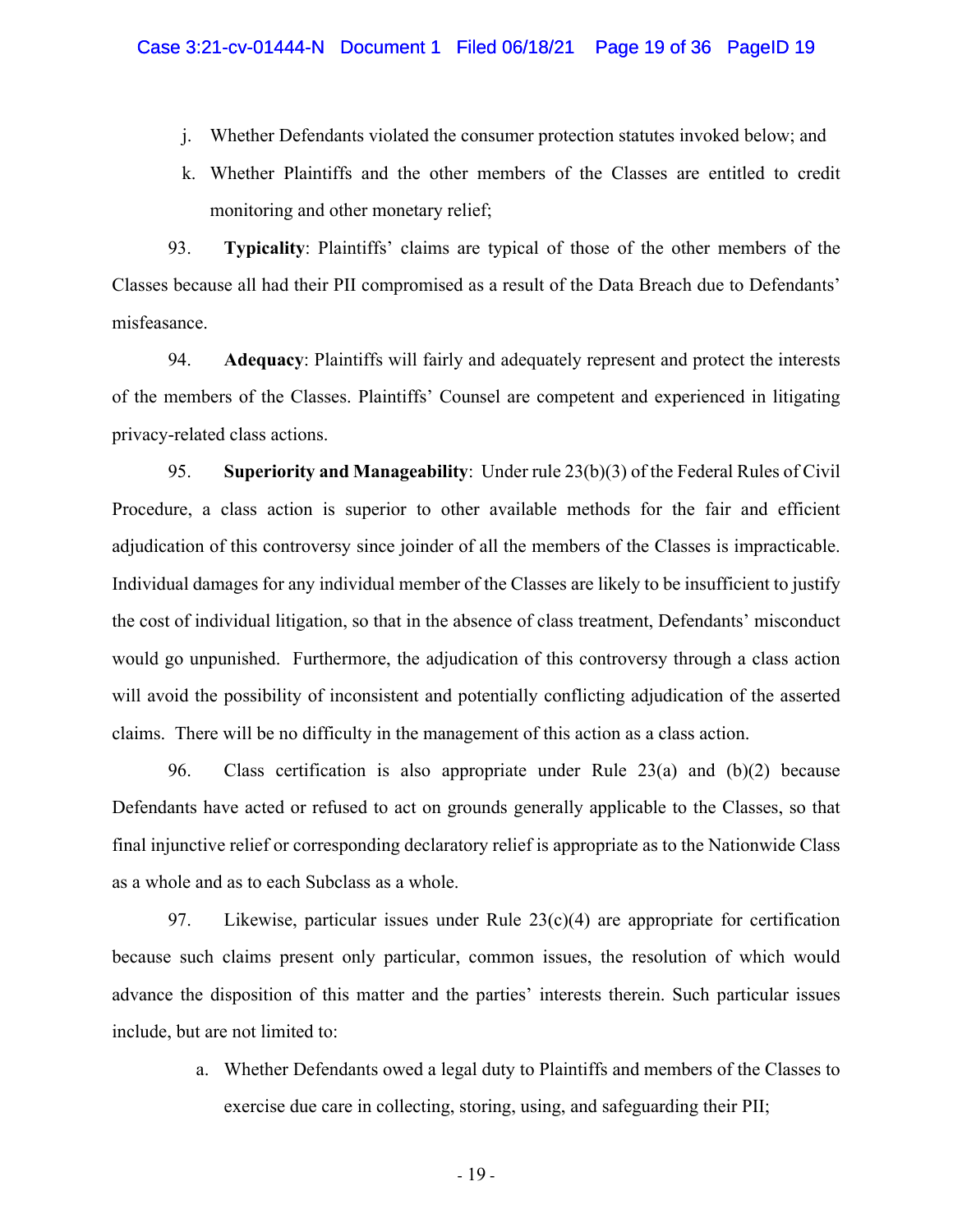- b. Whether Defendants breached a legal duty to Plaintiffs and the members of the Classes to exercise due care in collecting, storing, using, and safeguarding their PII;
- c. Whether Defendants failed to comply with their own policies and applicable laws, regulations, and industry standards relating to data security;
- d. Whether Defendants failed to implement and maintain reasonable security procedures and practices appropriate to the nature and scope of the information compromised in the Data Breach; and
- e. Whether members of the Classes are entitled to actual damages, credit monitoring or other injunctive relief, and/or punitive damages as a result of Defendants' wrongful conduct.

# **FIRST CLAIM FOR RELIEF**

# **Negligence (On Behalf of Plaintiffs, the Nationwide Class, and the Statewide Subclasses Against All Defendants)**

98. Plaintiffs re-allege and incorporate by reference herein all of the allegations contained in paragraphs 1 through 107.

99. Defendants owed a duty to Plaintiffs and Nationwide Class members to exercise reasonable care in obtaining, using, and protecting their PII from unauthorized third parties.

100. The legal duties owed by Defendants to Plaintiffs and Nationwide Class members include, but are not limited to the following:

- a. To exercise reasonable care in obtaining, retaining, securing, safeguarding, deleting, and protecting the PII of Plaintiffs and Nationwide Class members in its possession;
- b. To protect PII of Plaintiffs and Nationwide Class members in its possession using reasonable and adequate security procedures that are compliant with industrystandard practices; and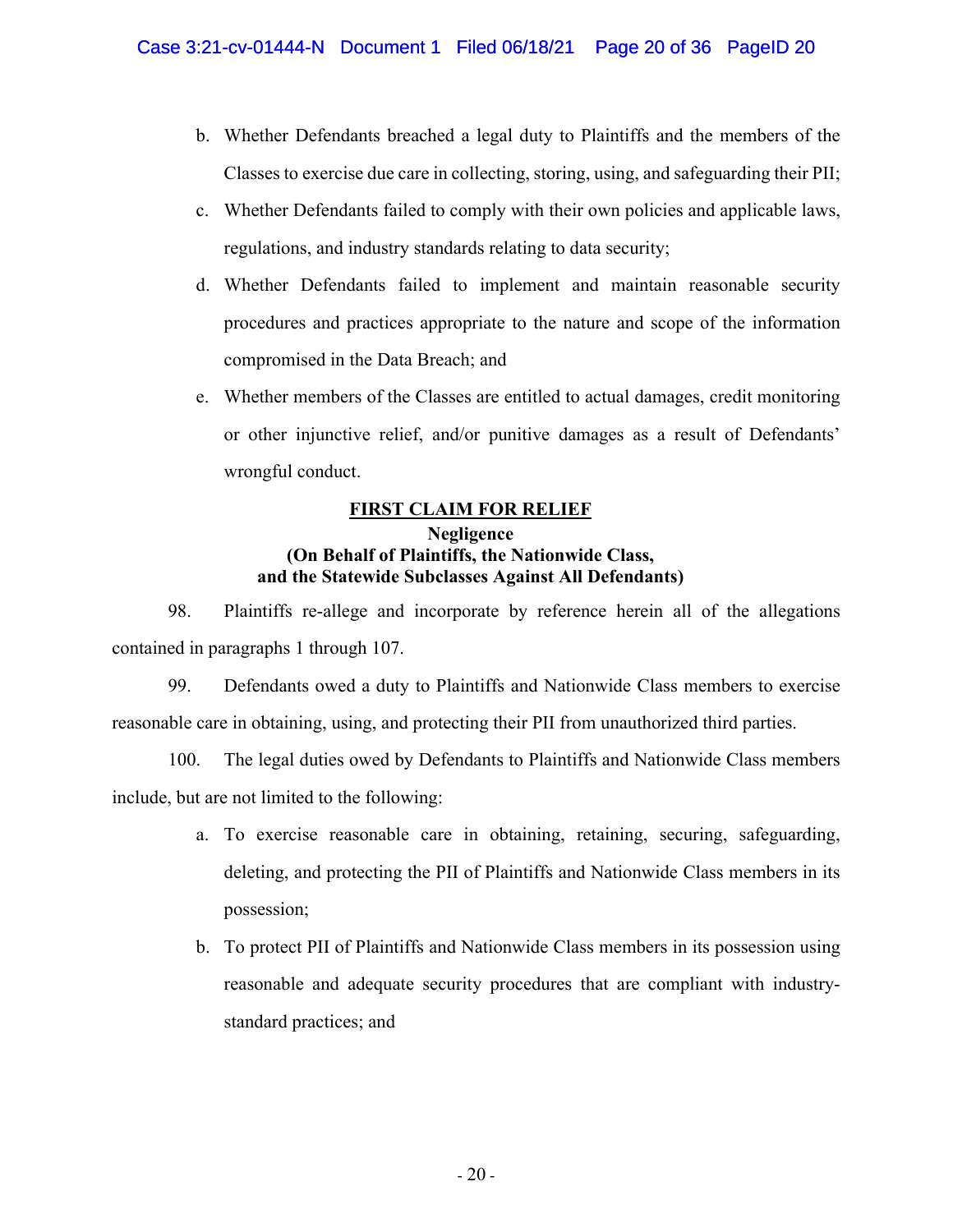c. To implement processes to quickly detect a data breach and to timely act on warnings about data breaches, including promptly notifying Plaintiffs and Nationwide Class members of the Data Breach.

101. Defendants' duty to use reasonable data security measures also arose under Section 5 of the Federal Trade Commission Act, 15 U.S.C. § 45(a) (the "FTC Act"), which prohibits "unfair . . . practices in or affecting commerce," including, as interested and enforced by the Federal Trade Commission, the unfair practices by companies such as Defendants of failing to use reasonable measures to protect PII.

102. Various FTC publications and data security breach orders further form the basis of Defendants' duty. Plaintiffs and Nationwide Class members are consumers under the FTC Act. Defendants violated Section 5 of the FTC Act by failing to use reasonable measures to protect PII and by not complying with industry standards.

103. Defendants breached their duties to Plaintiffs and Nationwide Class members. Defendants knew or should have known the risks of collecting and storing PII and the importance of maintaining secure systems, especially in light of the fact that data breaches have been surging since 2016.

104. Defendants knew or should have known that their security practices did not adequately safeguard Plaintiffs' and the other Nationwide Class members' PII.

105. Through Defendants' acts and omissions described in this Complaint, including Defendants' failure to provide adequate security and its failure to protect the PII of Plaintiffs and the Classes from being foreseeably captured, accessed, exfiltrated, stolen, disclosed, and misused, Defendants unlawfully breached their duty to use reasonable care to adequately protect and secure Plaintiffs' and Nationwide Class members' PII during the period it was within Defendants' possession and control.

106. Defendants breached the duties they owe to Plaintiffs and Nationwide Class members in several ways, including: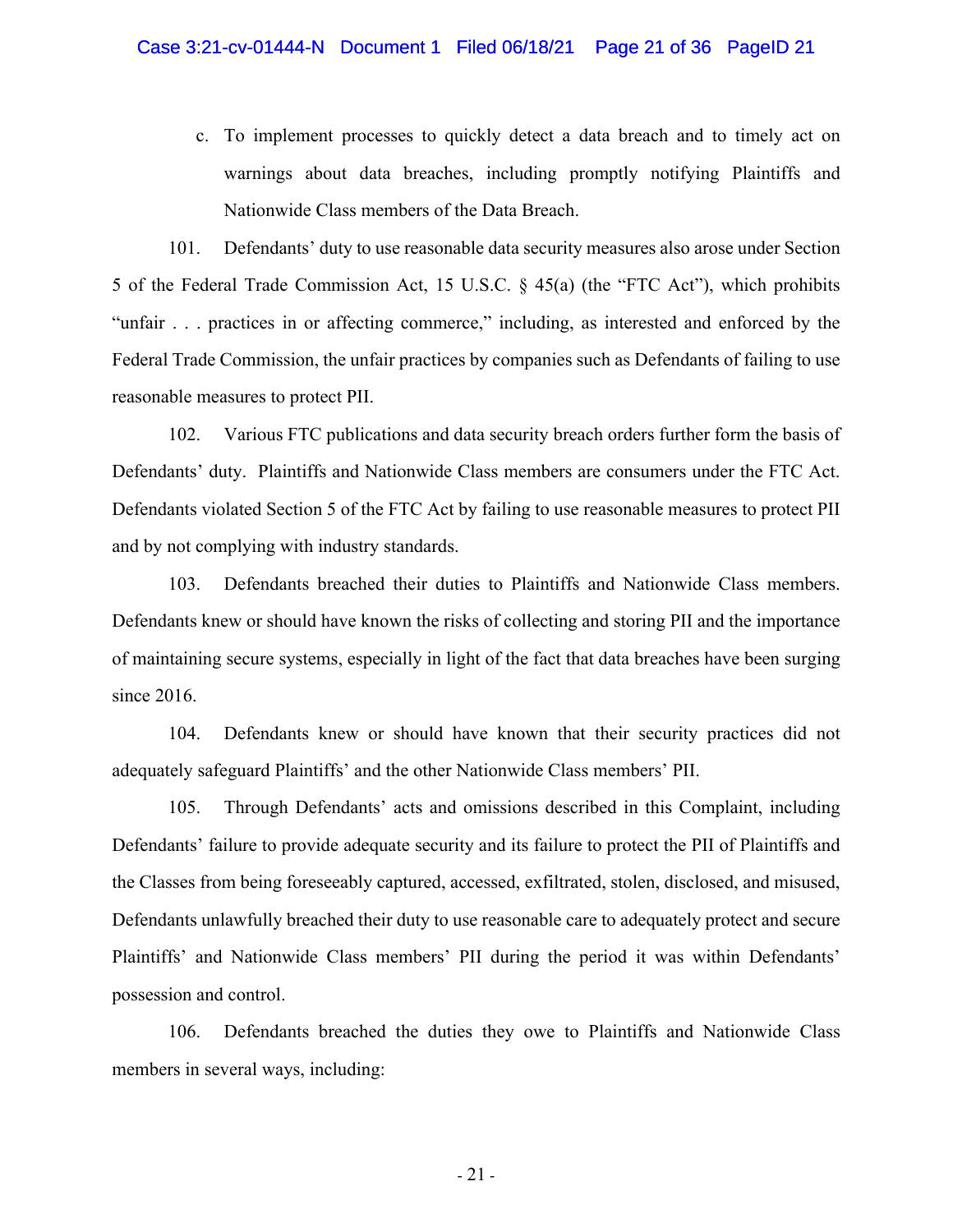- a. Failing to implement adequate security systems, protocols, and practices sufficient to protect employees' and customers' PII and thereby creating a foreseeable risk of harm;
- b. Failing to comply with the minimum industry data security standards during the period of the Data Breach;
- c. Failing to act despite knowing or having reason to know that their systems were vulnerable to attack; and
- d. Failing to timely and accurately disclose to customers and employees that their PII had been improperly acquired or accessed and was potentially available for sale to criminals on the dark web.

107. Due to Defendants' conduct, Plaintiffs and Nationwide Class members are entitled to credit monitoring. Credit monitoring is reasonable here. The PII taken can be used for identity theft and other types of financial fraud against the Nationwide Class members.

108. Some experts recommend that data breach victims obtain credit monitoring services for at least ten years following a data breach.<sup>24</sup> Annual subscriptions for credit monitoring plans range from approximately \$219 to \$358 per year.

109. As a result of Defendants' negligence, Plaintiffs and Nationwide Class members suffered injuries that may include: (i) the lost or diminished value of PII; (ii) out-of-pocket expenses associated with the prevention, detection, and recovery from identity theft, tax fraud, and/or unauthorized use of their PII; (iii) lost opportunity costs associated with attempting to mitigate the actual consequences of the Data Breach, including, but not limited to, time spent deleting phishing email messages and cancelling credit cards believed to be associated with the compromised account; (iv) the continued risk to their PII, which may remain for sale on the dark

<sup>&</sup>lt;sup>24</sup> In the recent Equifax data breach, for example, Equifax agreed to free monitoring of victims' credit reports at all three major credit bureaus for four years, plus \$1 million of identity theft insurance. For an additional six years, victims can opt for free monitoring by one credit bureau, Equifax. In addition, if a victim's child was a minor in May 2017, he or she is eligible for a total of 18 years of free credit monitoring under the same terms as for adults.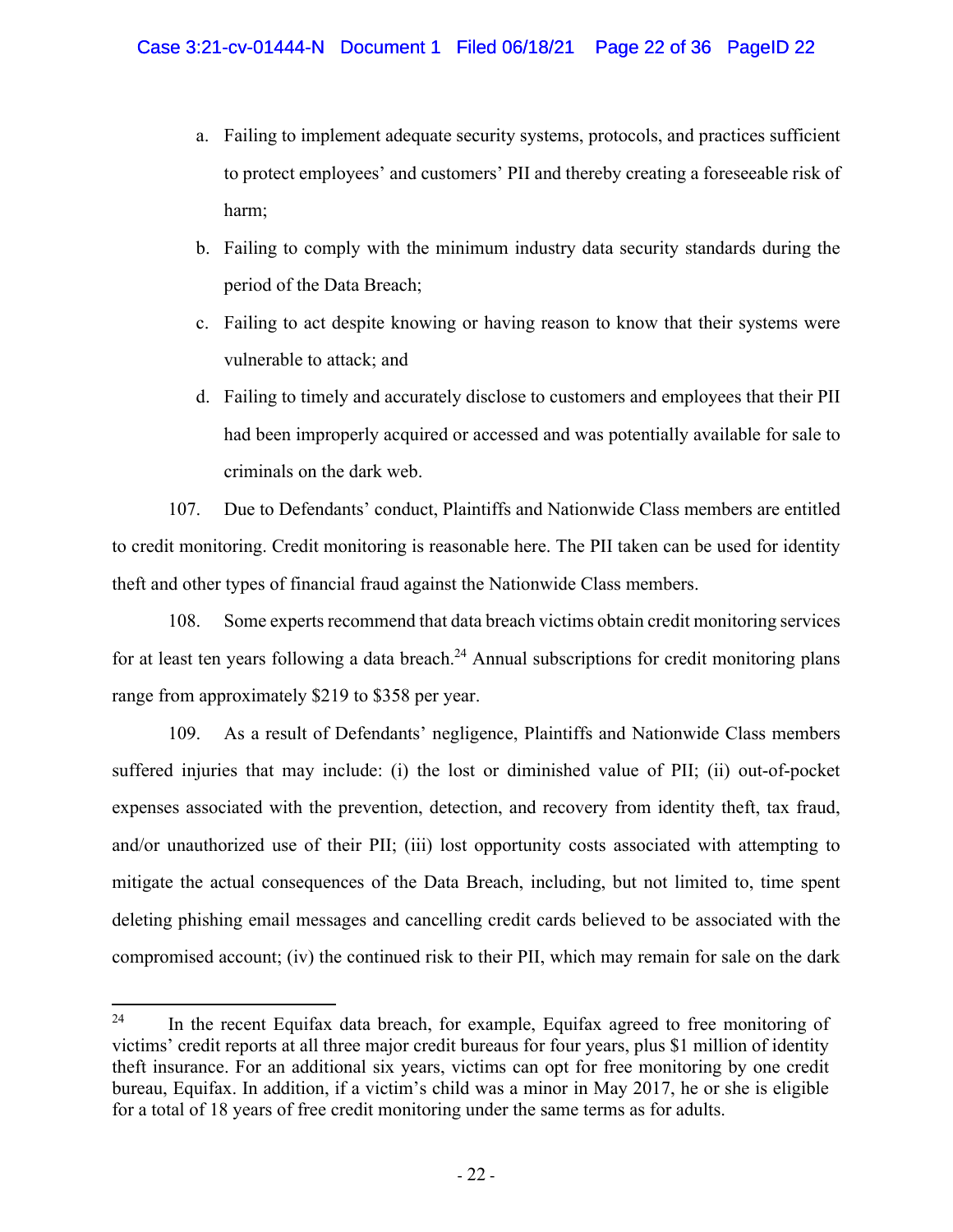web and is in Defendants' possession and subject to further unauthorized disclosures so long as Defendants fail to undertake appropriate and adequate measures to protect the PII in their continued possession; (v) future costs in terms of time, effort, and money that will be expended to prevent, monitor, detect, contest, and repair the impact of the Data Breach for the remainder of the lives of Plaintiffs and Nationwide Class members, including ongoing credit monitoring.

110. These injuries were reasonably foreseeable given the history of security breaches of this nature. The injury and harm that Plaintiffs and the other Nationwide Class members suffered was the direct and proximate result of Defendants' negligent conduct.

# **SECOND CLAIM FOR RELIEF Negligence** *Per Se* **(On Behalf of Plaintiffs, the Nationwide Class, and the Statewide Subclasses Against All Defendants)**

111. Plaintiffs re-allege and incorporate by reference herein all of the allegations contained in paragraphs 1 through 107.

112. Section 5 of the FTC Act prohibits "unfair . . . practices in or affecting commerce," including, as interpreted and enforced by the FTC, the unfair act or practice by businesses, such as Defendant's, of failing to use reasonable measures to protect PII. The FTC publications and orders described above also form part of the basis of Defendants' duty in this regard.

113. Defendants violated Section 5 of the FTC Act by failing to use reasonable measures to protect PII and not complying with applicable industry standards. Defendants' conduct was particularly unreasonable given the nature and amount of PII it obtained and stored, and the foreseeable consequences of the Data Breach for companies of Defendants' magnitude, including, specifically, the immense damages that would result to Plaintiffs and Members of the Classes due to the valuable nature of the PII at issue in this case—including Social Security numbers.

114. Defendants' violations of Section 5 of the FTC Act constitute negligence *per se*.

115. Plaintiffs and members of the Classes are within the class of persons that the FTC Act was intended to protect.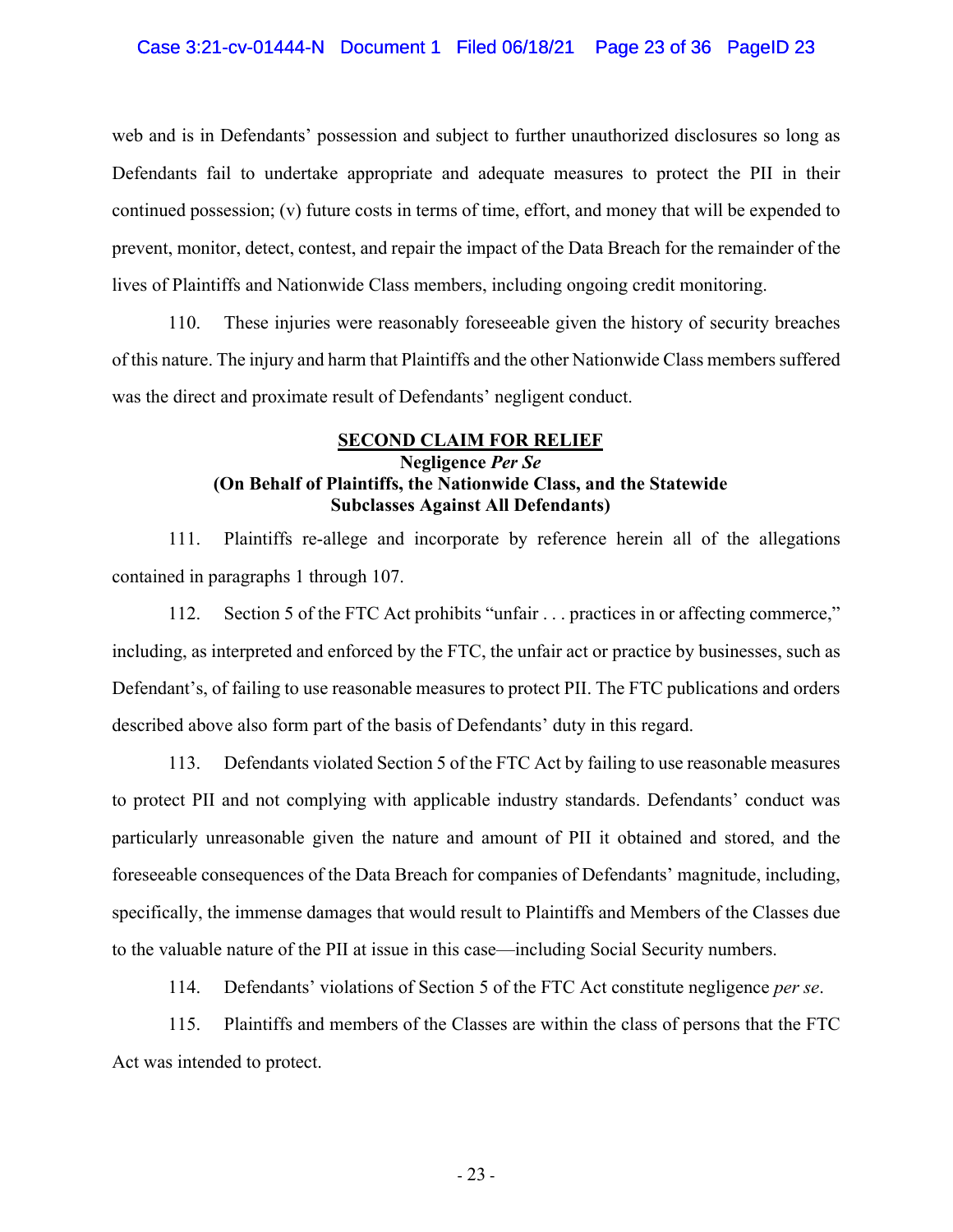#### Case 3:21-cv-01444-N Document 1 Filed 06/18/21 Page 24 of 36 PageID 24

116. The harm that occurred as a result of the Data Breach is the type of harm the FTC Act was intended to guard against. The FTC has pursued enforcement actions against businesses, which, as a result of its failure to employ reasonable data security measures and avoid unfair and deceptive practices, caused the same harm as that suffered by Plaintiffs and members of the Classes.

117. As a direct and proximate result of Defendants' negligence per se, Plaintiffs and members Classes have suffered and will suffer injury, including but not limited to: (i) actual identity theft; (ii) the loss of the opportunity how their PII is used; (iii) the compromise, publication, and/or theft of their PII; (iv) out-of-pocket expenses associated with the prevention, detection, and recovery from identity theft, tax fraud, and/or unauthorized use of their PII; (v) lost opportunity costs associated with effort expended and the loss of productivity addressing and attempting to mitigate the actual and future consequences of the Data Breach, including but not limited to efforts spent researching how to prevent, detect, contest, and recover from tax fraud and identity theft; (vi) costs associated with placing freezes on credit reports; (vii) the continued risk to their PII, which remains in Defendants' possession and is subject to further unauthorized disclosures so long as Defendants fail to undertake appropriate and adequate measures to protect the PII of its current and former employees and customers in its continued possession; and (viii) future costs in terms of time, effort, and money that will be expended to prevent, detect, contest, and repair the impact of the PII compromised as a result of the Data Breach for the remainder of the lives of Plaintiffs and members of the Classes.

118. Additionally, as a direct and proximate result of Defendants' negligence *per se*, Plaintiffs and members of the Classes have suffered and will suffer the continued risks of exposure of their PII, which remains in Defendants' possession and is subject to further unauthorized disclosures so long as Defendants fail to undertake appropriate and adequate measures to protect the PII in their continued possession.

# **THIRD CLAIM FOR RELIEF Violation of Maryland's Personal Information Privacy Act,**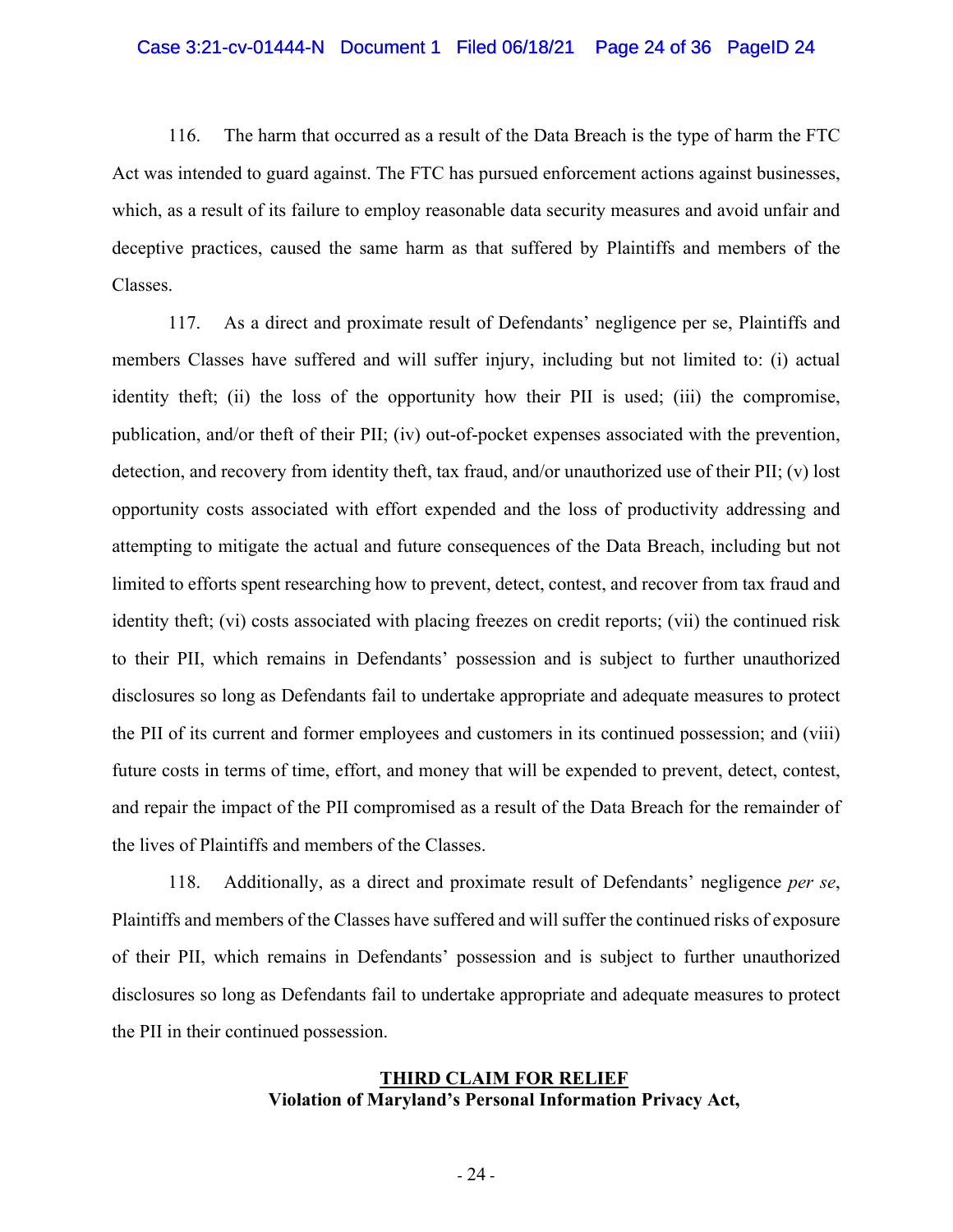# **Md. Comm. Code §§ 14-3501, et seq. (On behalf of Plaintiff Heath and the Maryland Subclass)**

119. Plaintiff Heath re-alleges and incorporates by reference herein all of the allegations contained in paragraphs 1 through 107.

120. In relevant part, the Maryland Personal Information Privacy Act ("PIPA") states:

To protect Personal Information from unauthorized access, use, modification, or disclosure, a business that owns or licenses Personal Information of an individual residing in the State shall implement and maintain reasonable security procedures and practices that are appropriate to the nature of Personal Information owned or licensed and the nature and size of the business and its operations.

Md. Comm. Code § 14-3503(a).

115. Thus, the plain language of PIPA requires businesses to implement and maintain "reasonable security practices and procedures" based on the personal information they collect.

116. "Personal Information" is defined to include "[a]n individual's first name or first initial and last name in combination with any one or more of the following data elements, when the name or the data elements are not encrypted, redacted, or otherwise protected by another method that renders the information unreadable or unusable:...a passport number...[a]n account number, a credit card number, or a debit card number, in combination with any required security code, access code, or password, that permits access to an individual's financial account." Md. Comm. Code § 14-3503(e)(1).

117. Further, PIPA requires a business that has discovered or has been notified of a security breach to conduct a prompt investigation to determine if Personal Information has or will be misused. Md. Comm. Code § 14-3504(b)(1). If so, "the business shall notify the individual of the breach" and that notification "shall be given as soon as reasonably practical after the business discovers or is notified of the breach of a security system." Md. Comm. Code §§ 14-3504(b)(2),  $14 - 3504(c)(2)$ .

118. As alleged herein, Defendants did not maintain reasonable security measures appropriate to the nature of their Personal Information as required by PIPA.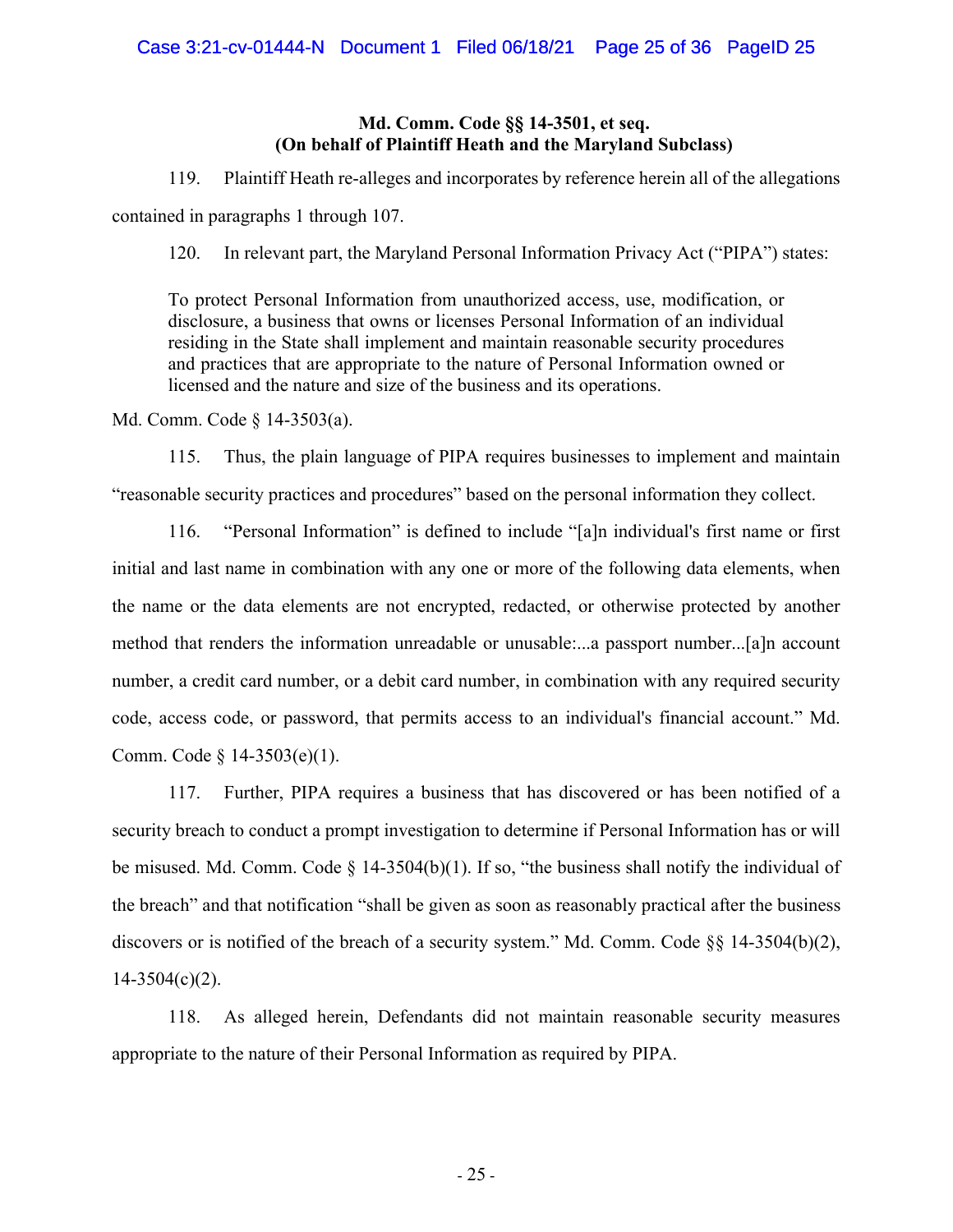# Case 3:21-cv-01444-N Document 1 Filed 06/18/21 Page 26 of 36 PageID 26

119. As alleged herein, Defendants did not provide timely notice of their data breach as required by PIPA.

120. As a direct and proximate result of Defendant's actions, Plaintiff Heath and Maryland Subclass Members have suffered and will continue to suffer injury, loss of privacy, and other economic and non-economic losses.

121. As a result, Plaintiff Heath and Maryland Subclass Members are entitled to all monetary and non-monetary relief available for Defendants' violations of PIPA.

# **FOURTH CLAIM FOR RELIEF Violation of Maryland's Consumer Protection Act Deceptive and Unfair Trade Practices Title 13, Section 13-101,** *et seq.* **(On behalf of Plaintiff Heath and the Maryland Subclass)**

121. Plaintiff Heath re-alleges and incorporates by reference herein all of the allegations

contained in paragraphs 1 through 107.

122. In relevant part, the Maryland Consumer Protection Act prohibits "unfair or deceptive trade practices" which include:

False, falsely disparaging, or misleading oral or written statement, visual description, or other representation of any kind which has the capacity, tendency, or effect of deceiving or misleading consumers;...

Representation that: Consumer goods, consumer realty, or consumer services have a sponsorship, approval, accessory, characteristic, ingredient, use, benefit, or quantity which they do not have;...

Failure to state a material fact if the failure deceives or tends to deceive;...

Advertisement or offer of consumer goods, consumer realty, or consumer services ...[w]ithout intent to sell, lease, or rent them as advertised or offered;...

Deception, fraud, false pretense, false premise, misrepresentation, or knowing concealment, suppression, or omission of any material fact with the intent that a consumer rely on the same in connection with: [t]he promotion or sale of any consumer goods...or consumer service;...[or] [t]he subsequent performance of a merchant with respect to an agreement of sale, lease, or rental;...

Md. Comm. Code § 13-301.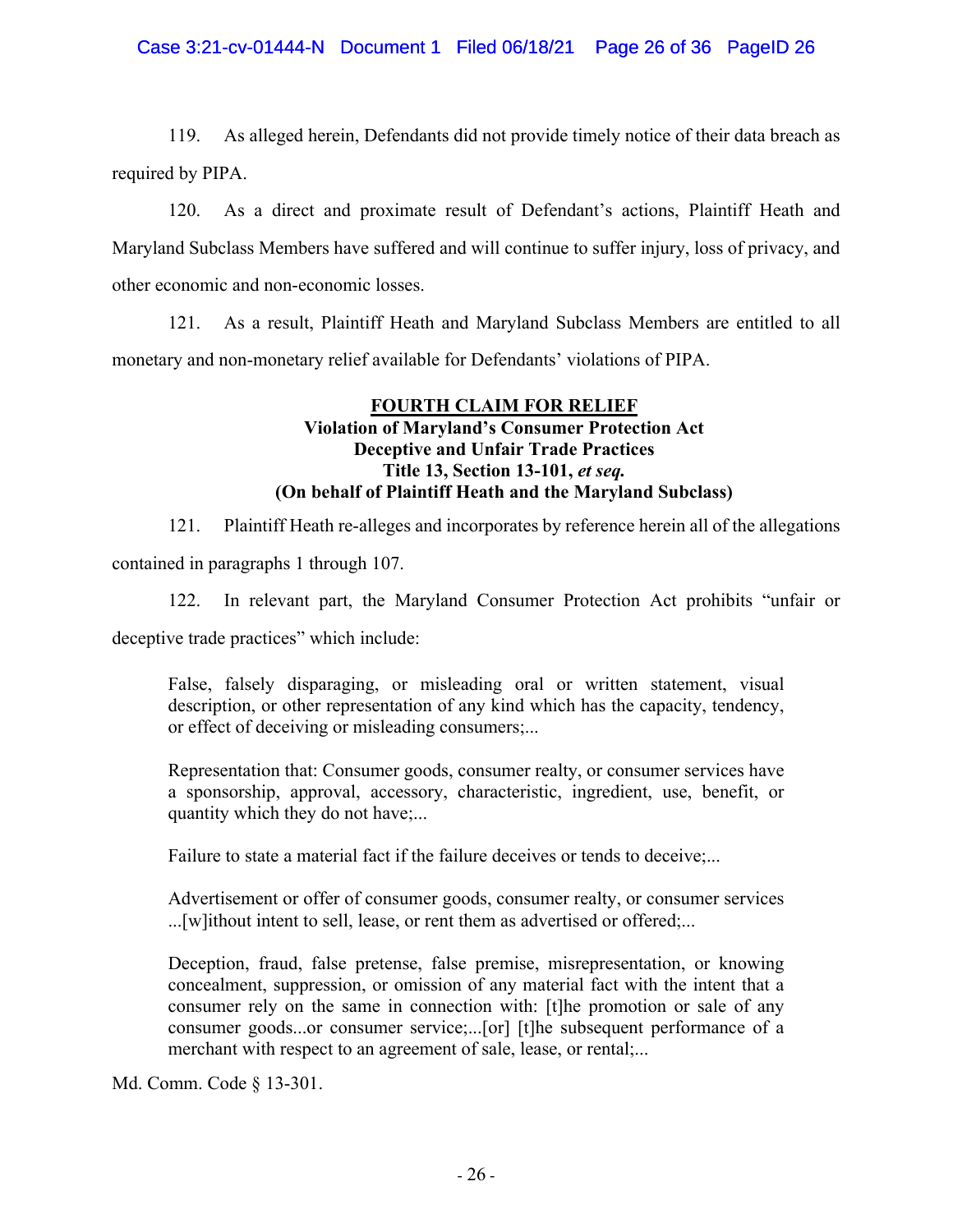### Case 3:21-cv-01444-N Document 1 Filed 06/18/21 Page 27 of 36 PageID 27

122. In addition, a violation of the Maryland PIPA constitutes a violation of the Maryland CPA. See Md. Comm. Code § 14-3508 ("A violation of [subtitle 35: Maryland Personal Information Protection Act]: (1) Is an unfair or deceptive trade practice within the meaning of Title 13 of this article; and (2) Is subject to the enforcement and penalty provisions contained in Title 13 of this article.").

123. As alleged herein, Defendants violated the Maryland PIPA which constitutes a violation of the CPA.

124. As alleged herein, Defendants further violated the CPA based on their material representations and omissions regarding their data security.

125. As a direct and proximate result of Defendant's actions, Plaintiff Heath and Maryland Subclass Members have suffered and will continue to suffer injury, loss of privacy, and other economic and non-economic losses.

126. As a result, Plaintiff Heath and Maryland Subclass Members are entitled to all monetary and non-monetary relief available for Defendants' violations of the CPA.

#### **FIFTH CLAIM FOR RELIEF**

# **Pennsylvania Unfair Trade Practices and Consumer Protection Law 73 Pa. Cons. Stat. §§ 201-2 & 201-3,** *et seq***. (On behalf of Plaintiffs Shapiro and the Pennsylvania Subclass)**

Plaintiff Shapiro re-allege and incorporate by reference herein all of the allegations 127. contained in paragraphs 1 through 107.

128. Defendants are each a "person," as meant by 73 Pa. Cons. Stat. § 201-2(2).

129. Plaintiff and Pennsylvania Subclass Members purchased goods and services in "trade" and "commerce," as meant by 73 Pa. Cons. Stat. § 201-2(3), primarily for personal, family, and/or household purposes.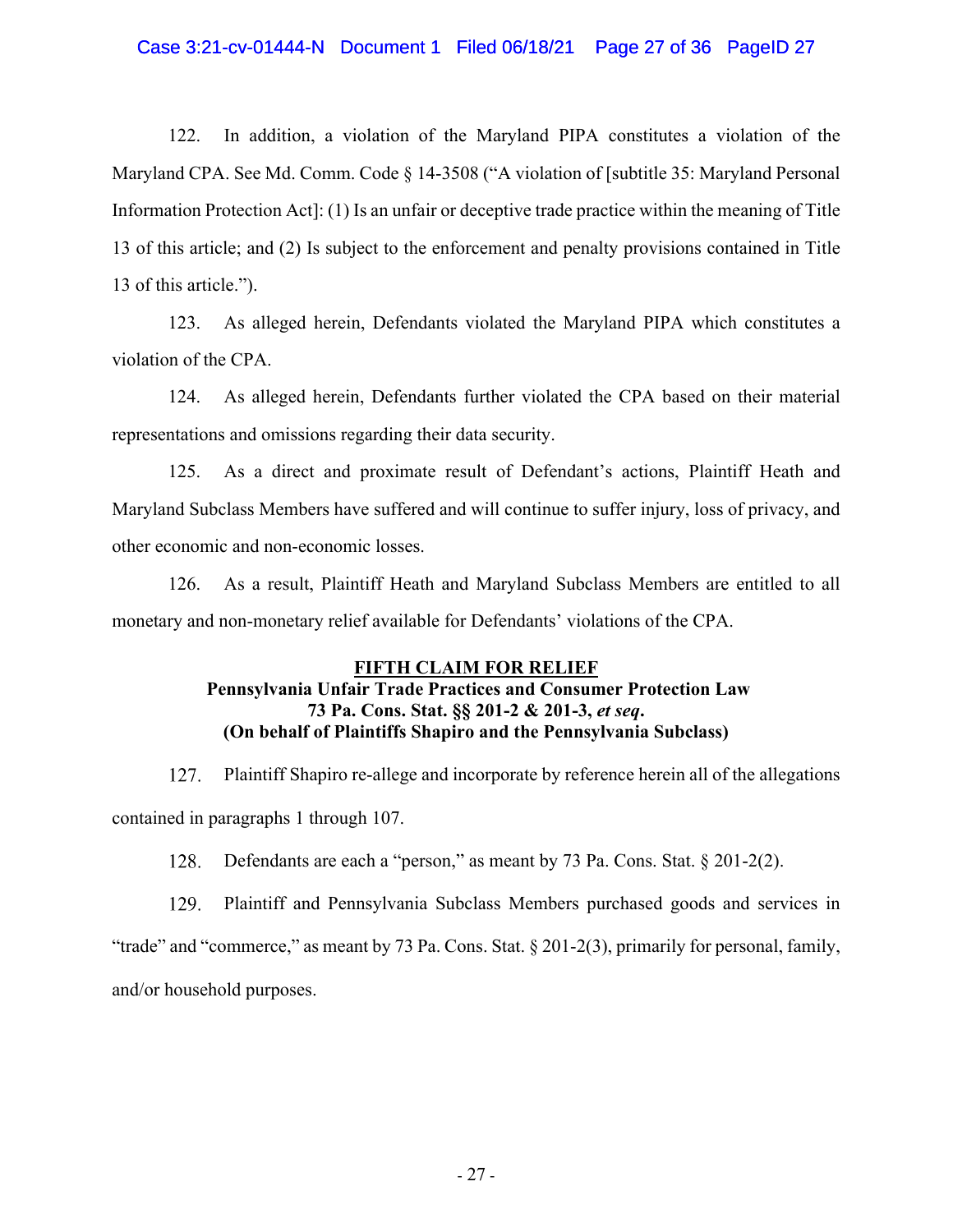#### Case 3:21-cv-01444-N Document 1 Filed 06/18/21 Page 28 of 36 PageID 28

 $130.$ Defendants engaged in unfair methods of competition and unfair or deceptive acts or practices in the conduct of their trade and commerce in violation of 73 Pa. Cons. Stat. Ann. § 201-3, including, but not limited to, the following:

- a. Failing to implement and maintain reasonable security and privacy measures to protect Plaintiff's and Class Members' Personal and Private Information, which was a direct and proximate cause of the Data Breach;
- b. Failing to identify foreseeable security and privacy risks, remediate identified security and privacy risks, and adequately improve security and privacy measures following previous cybersecurity incidents, which was a direct and proximate cause of the Data Breach;
- c. Failing to comply with common law and statutory duties pertaining to the security and privacy of Plaintiff's and Class Members' Personal and Private Information, including duties imposed by the FTC Act, 15 U.S.C. § 45, HIPAA, 42 U.S.C. § 1302d, *et seq*., and the Gramm-Leach-Bliley Act, 15 U.S.C. § 6801;
- d. Misrepresenting that it would protect the privacy and confidentiality of Plaintiff's and Class Members' Personal Information and PHI, including by implementing and maintaining reasonable security measures;
- e. Misrepresenting that it would comply with common law and statutory duties pertaining to the security and privacy of Plaintiff's and Class Members' Personal Information, including duties imposed by the FTC Act, 15 U.S.C. § 45, HIPAA, 42 U.S.C. § 1302d, *et seq*., and the Gramm-Leach-Bliley Act, 15 U.S.C. § 6801;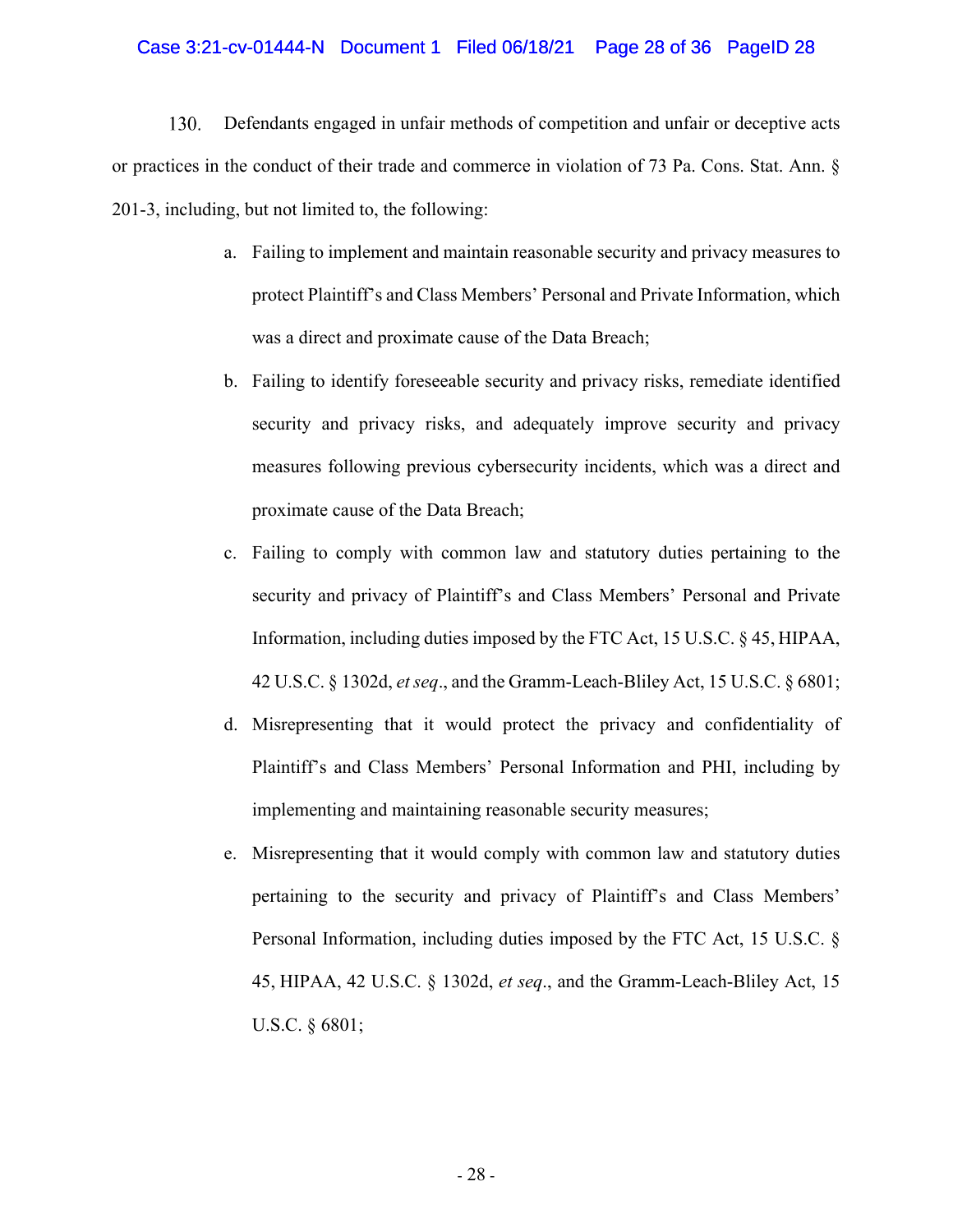- f. Omitting, suppressing, and concealing the material fact that it did not reasonably or adequately secure Plaintiff's and Class Members' Personal Information; and
- g. Omitting, suppressing, and concealing the material fact that it did not comply with common law and statutory duties pertaining to the security and privacy of Plaintiff's and Class Members' Personal Information, including duties imposed by the FTC Act, 15 U.S.C. § 45, HIPAA, 42 U.S.C. § 1302d, *et seq*., and the Gramm-Leach-Bliley Act, 15 U.S.C. § 6801.

131. Defendants' representations and omissions were material because they were likely to deceive reasonable consumers about the adequacy of Defendants' data security and ability to protect the confidentiality of consumers' PII.

132. Defendants intended to mislead Plaintiff and Class Members and induce them to rely on their misrepresentations and omissions.

Had Defendants disclosed to Plaintiff Shapiro and Pennsylvania Subclass Members 133. that their data systems were not secure and thus vulnerable to attack, Defendants would have been unable to continue in business and they would have been forced to adopt reasonable data security measures and comply with the law. Instead, Defendants held themselves out as secure and were trusted with sensitive and valuable PII regarding thousands of consumers, including Plaintiff Shapiro and the Pennsylvania Subclass Members.

Defendants accepted the responsibility of each being a "steward of data" while 134. keeping the inadequate state of their security controls secret from the public.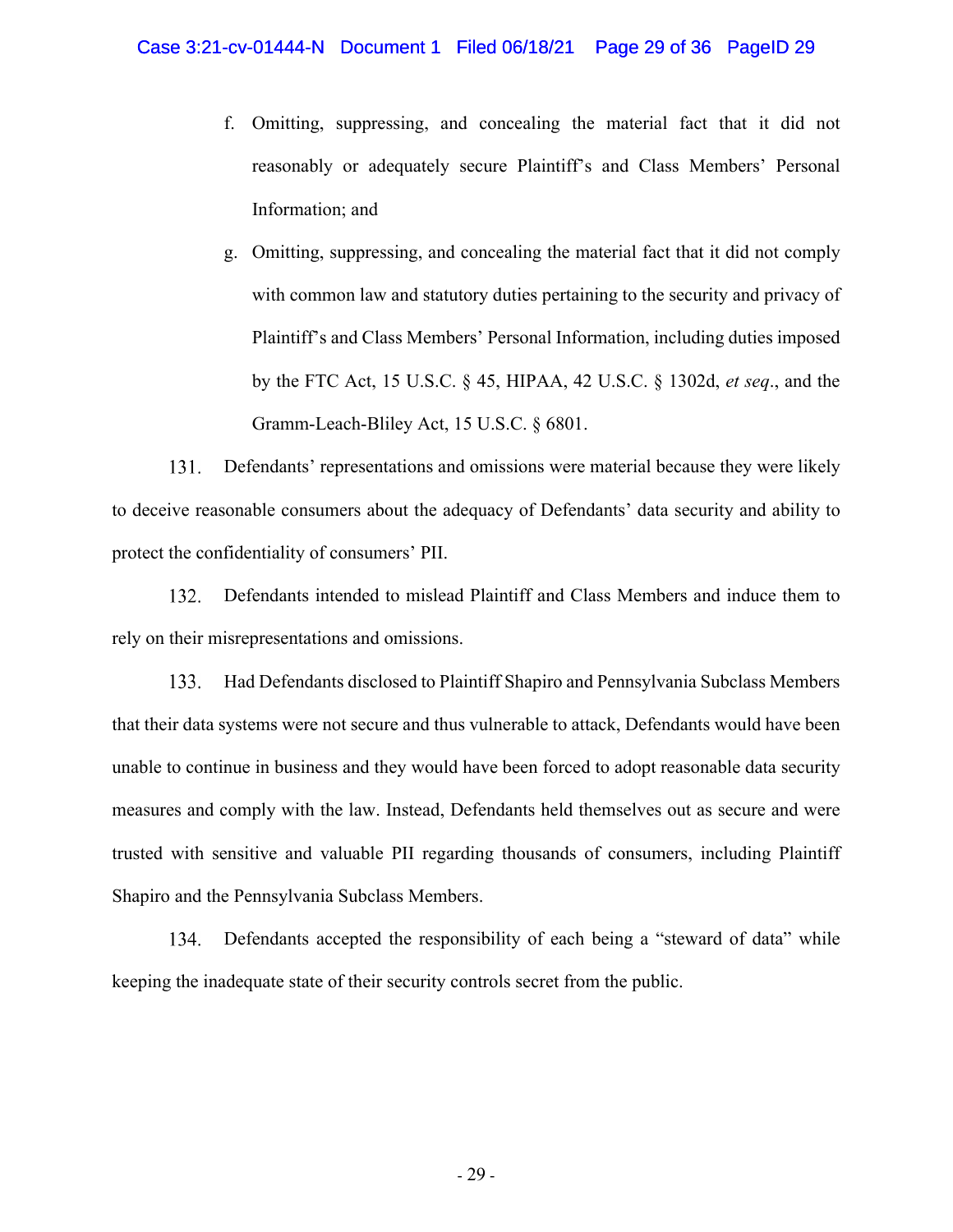#### Case 3:21-cv-01444-N Document 1 Filed 06/18/21 Page 30 of 36 PageID 30

Plaintiff Shapiro and the Pennsylvania Subclass Members acted reasonably in  $135.$ relying on Defendants' misrepresentations and omissions, the truth of which they could not have discovered.

 $136.$ Defendants acted intentionally, knowingly, and maliciously to violate the Pennsylvania Unfair Trade Practices and Consumer Protection Law, and recklessly disregarded Plaintiff's and Pennsylvania Subclass Members' rights. Past data breaches in the healthcare industry put Defendant on notice that their security and privacy protections were inadequate.

137. As a direct and proximate result of Defendants' unfair methods of competition and unfair or deceptive acts or practices and Plaintiff's and the Pennsylvania Subclass Members' reliance on them, Plaintiff Shapiro and Pennsylvania Subclass Members have suffered and will continue to suffer injury, ascertainable losses of money or property, and monetary and nonmonetary damages, including from disruption of medical care and treatment; fraud and identity theft; time and expenses related to monitoring their financial accounts for fraudulent activity; an increased, imminent risk of fraud and identity theft; and loss of value of their Personal and Private Information.

138. Plaintiff Shapiro and the Pennsylvania Subclass Members seek all monetary and non-monetary relief allowed by law, including actual damages or statutory damages of \$100 (whichever is greater), treble damages, attorneys' fees and costs, and any additional relief the Court deems necessary or proper.

### **SIXTH CLAIM FOR RELIEF Declaratory Judgment (On Behalf of Plaintiffs, the Nationwide Class, and the Statewide Subclasses Against All Defendants)**

127. Plaintiffs re-allege and incorporate by reference the foregoing paragraphs as though fully set forth herein.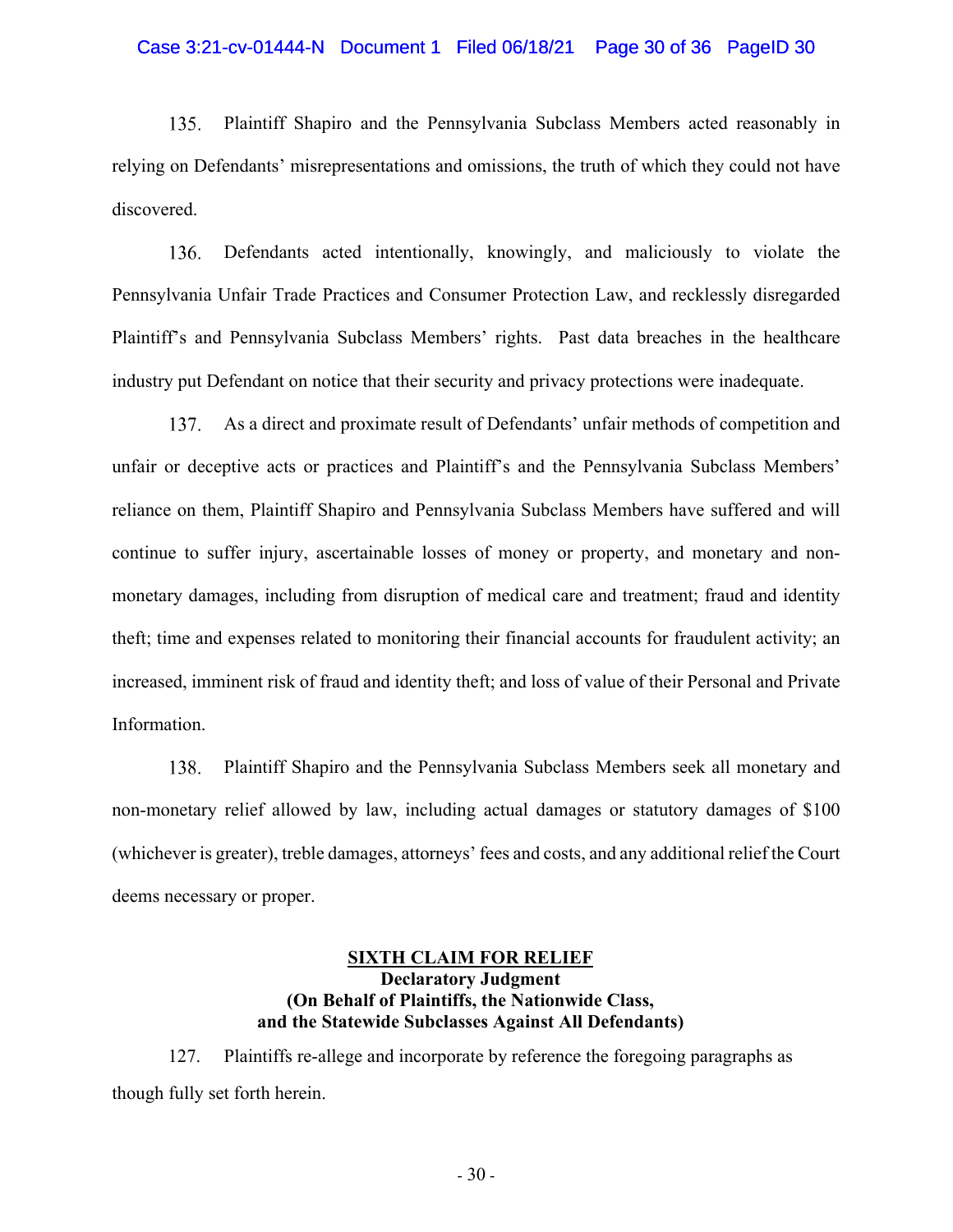#### Case 3:21-cv-01444-N Document 1 Filed 06/18/21 Page 31 of 36 PageID 31

128. Defendants owe duties of care to Plaintiffs and Nationwide Class members which require them to adequately secure their PII.

129. Defendants still possess Plaintiffs' and Nationwide Class members' PII.

130. Defendants do not specify in either of the two *Notice of Data Breach* letters what steps they have taken to prevent this from occurring again.

131. Plaintiffs and Nationwide Class members are at risk of harm due to the exposure of their PII and Defendants' failure to address the security failings that lead to such exposure.

132. Plaintiffs, therefore, seek a declaration that (1) each of Defendants' existing security measures do not comply with their explicit or implicit contractual obligations and duties of care to provide reasonable security procedures and practices appropriate to the nature of the information to protect customers' personal information, and (2) to comply with their explicit or implicit contractual obligations and duties of care, Defendants must implement and maintain reasonable security measures, including, but not limited to:

- a. Engaging third-party security auditors/penetration testers as well as internal security personnel to conduct testing, including simulated attacks, penetration tests, and audits on Defendants' systems on a periodic basis, and ordering Defendants to promptly correct any problems or issues detected by such third-party security auditors;
- b. Engaging third-party security auditors and internal personnel to run automated security monitoring;
- c. Auditing, testing, and training its security personnel regarding any new or modified procedures;
- d. Segmenting its user applications by, among other things, creating firewalls and access controls so that if one area is compromised, hackers cannot gain access to other portions of Defendants' systems;
- e. Conducting regular database scanning and security checks;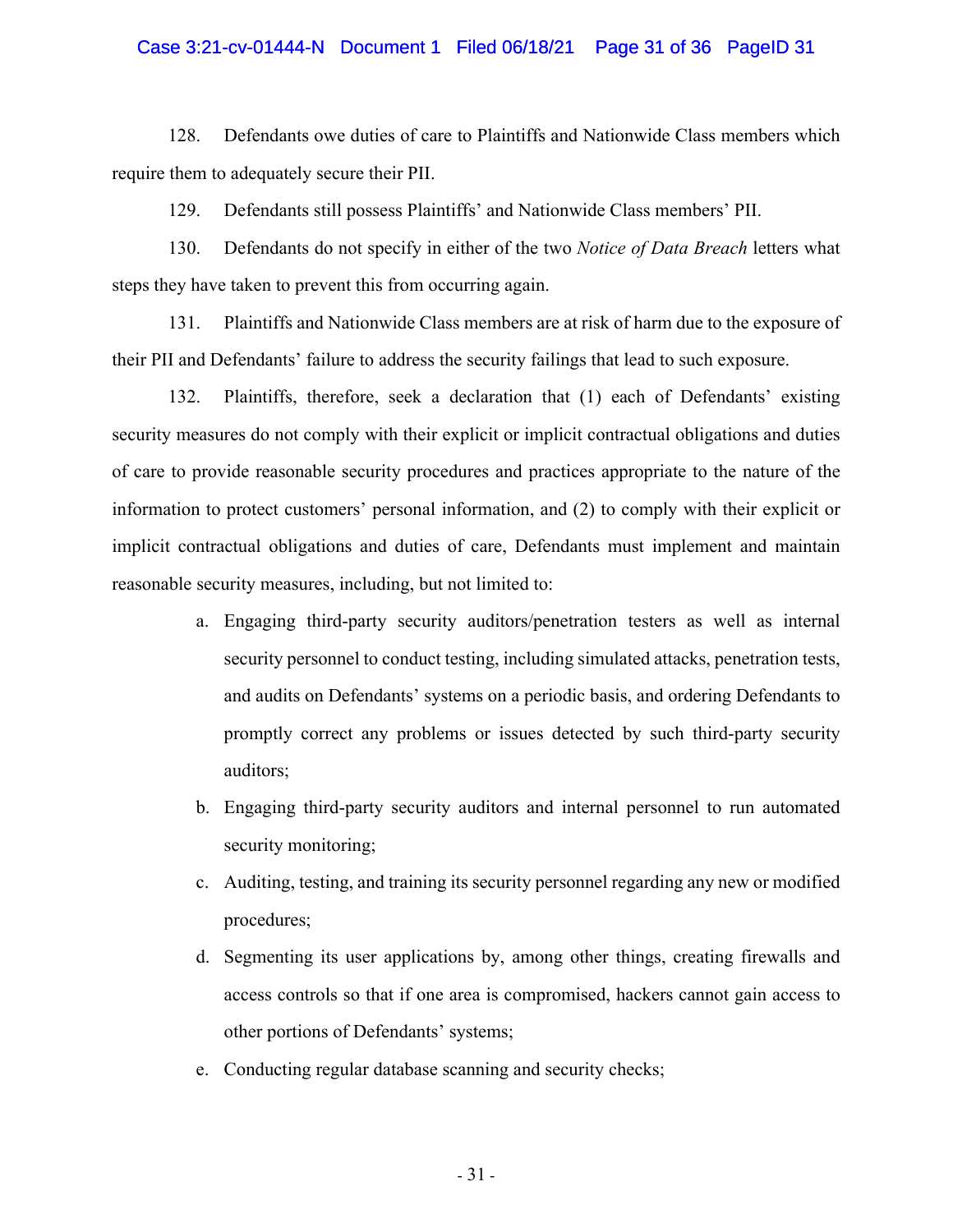- f. Routinely and continually conducting internal training and education to inform internal security personnel how to identify and contain a breach when it occurs and what to do in response to a breach;
- g. Purchasing credit monitoring services for Plaintiffs and Nationwide Class members for a period of ten years; and
- h. Meaningfully educating Plaintiffs and Nationwide Class members about the threats they face as a result of the loss of their PII to third parties, as well as the steps they must take to protect themselves.

# **SEVENTH CLAIM FOR RELIEF Unjust Enrichment (On Behalf of Plaintiffs, the Nationwide Class, and the Statewide Subclasses Against All Defendants)**

133. Plaintiffs re-allege and incorporate by reference herein all of the allegations contained in paragraphs 1 through 107.

134. Defendants benefited from receiving Plaintiffs' and Nationwide Class members' PII by its ability to retain and use that information for its own benefit. Defendants understood this benefit.

135. Defendants also understood and appreciated that Plaintiff's and Nationwide Class members' PII was private and confidential, and its value depended upon Defendants maintaining the privacy and confidentiality of that PII.

136. Plaintiffs and Nationwide Class members who were customers of Defendants conferred a monetary benefit upon Defendants in the form of monies paid for services available from Defendants.

137. Defendants appreciated or had knowledge of the benefits conferred upon them by Plaintiffs and Nationwide Class members. Defendants also benefited from the receipt of Plaintiffs' and Nationwide Class members' PII, as Defendants used it to facilitate the transfer of information and payments between the parties.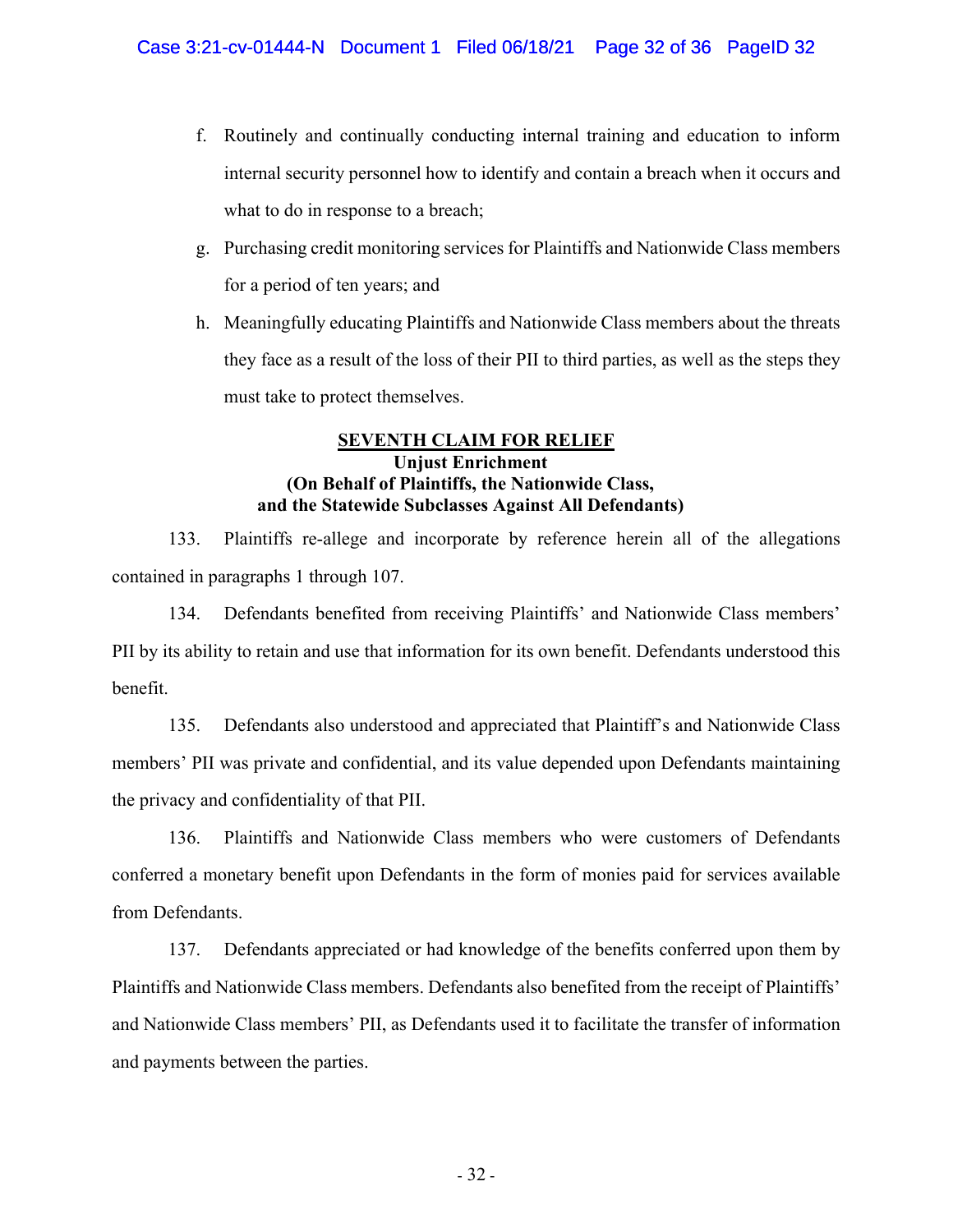#### Case 3:21-cv-01444-N Document 1 Filed 06/18/21 Page 33 of 36 PageID 33

138. The monies that Plaintiffs and Nationwide Class members paid to Defendants for services were to be used by Defendants, in part, to pay for the administrative costs of reasonable data privacy and security practices and procedures.

139. Defendants also understood and appreciated that Plaintiff's and Class Members' PII was private and confidential, and its value depended upon Defendants maintaining the privacy and confidentiality of that PII.

140. But for Defendants' willingness and commitment to maintain privacy and confidentiality, that PII would not have been transferred to and untrusted with Defendants. Indeed, if Defendants had informed Plaintiffs and Nationwide Class members that their data and cyber security measures were inadequate, Defendants would not have been permitted to continue to operate in that fashion by regulators, its shareholders, and its consumers.

141. As a result of Defendants' wrongful conduct, Defendants have been unjustly enriched at the expense of, and to the detriment of, Plaintiffs and Nationwide Class members. Defendants continue to benefit and profit from their retention and use of the PII while its value to Plaintiffs and Nationwide Class Members has been diminished.

142. Defendants' unjust enrichment is traceable to, and resulted directly and proximately from, the conduct alleged in this Complaint, including compiling, using, and retaining Plaintiffs' and Nationwide Class Members' PII, while at the same time failing to maintain that information secure from intrusion and theft by hackers and identity thieves.

143. As a result of Defendants' conduct, Plaintiffs and Nationwide Class members suffered actual damages in an amount equal to the difference in value between the amount Plaintiffs and Nationwide Class members paid for their purchases with reasonable data privacy and security practices and procedures and the purchases they actually received with unreasonable data privacy and security practices and procedures.

144. Under principals of equity and good conscience, Defendants should not be permitted to retain the money belonging to Plaintiffs and Nationwide Class members because Defendants failed to implement (or adequately implement) the data privacy and security practices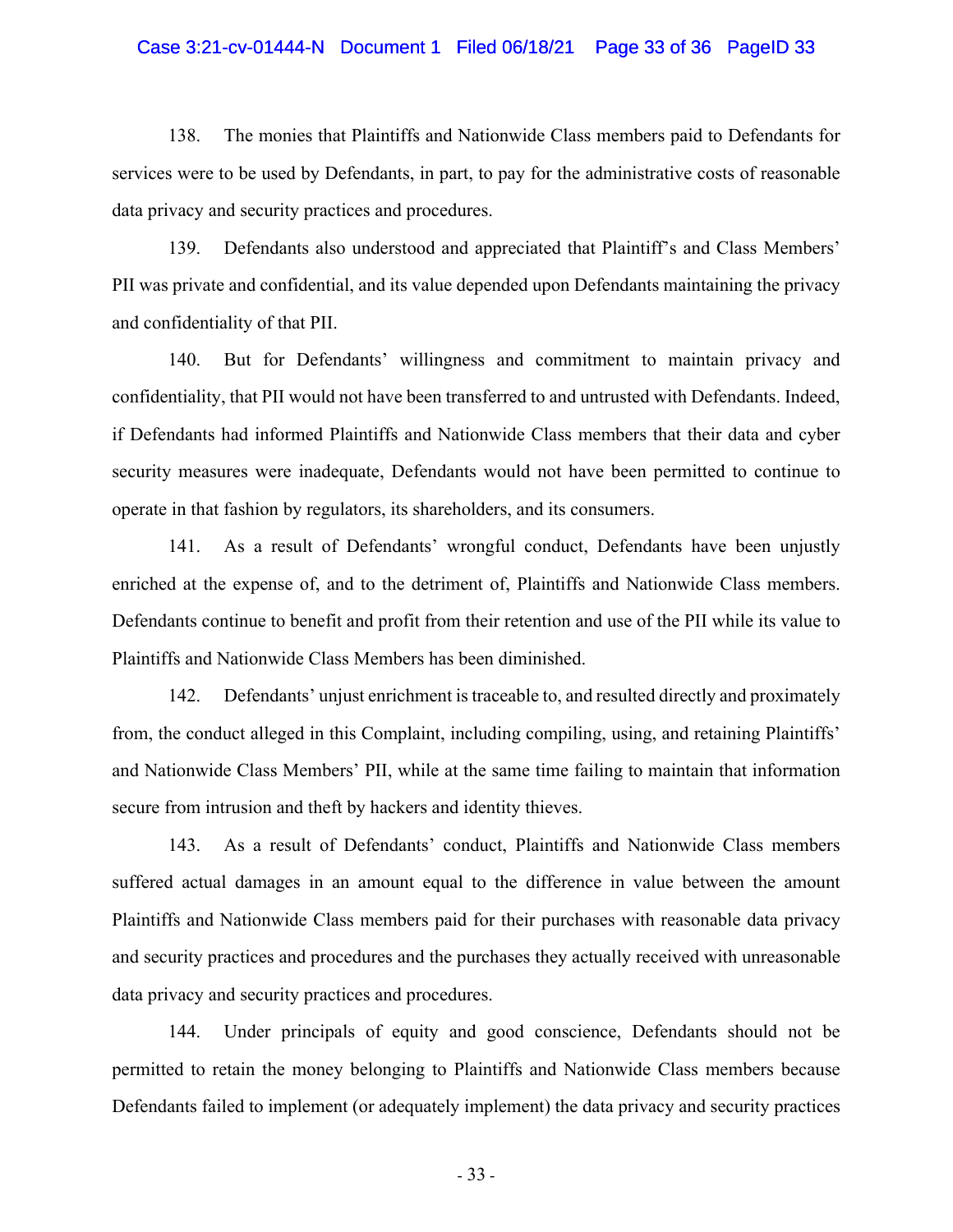### Case 3:21-cv-01444-N Document 1 Filed 06/18/21 Page 34 of 36 PageID 34

and procedures that Plaintiffs and Nationwide Class members paid for and that were otherwise mandated by federal, state, and local laws and industry standards.

145. Defendants should be compelled to disgorge into a common fund for the benefit of Plaintiffs and Nationwide Class members all unlawful or inequitable proceeds they received as a result of the conduct alleged herein.

### **PRAYER FOR RELIEF**

**WHEREFORE**, Plaintiffs, on behalf of themselves and all Nationwide Class members, request judgment against the Defendants and that the Court grant the following:

- A. An order certifying the Classes as defined herein, and appointing Plaintiffs and their counsel to represent the Classes;
- B. An order enjoining Defendants from engaging in the wrongful conduct alleged herein concerning disclosure and inadequate protection of the PII belonging to Plaintiffs and the members of the Classes;
- C. An order instructing Defendants to purchase or provide funds for credit monitoring services for Plaintiffs and all members of the Classes;
- D. An award of compensatory, statutory, nominal and punitive damages, in an amount to be determined at trial;
- E. An award for equitable relief requiring restitution and disgorgement of the revenues wrongfully retained as a result of Defendants' wrongful conduct;
- F. An award of reasonable attorneys' fees, costs, and litigation expenses, as allowable by law; and
- G. Such other and further relief as this Court may deem just and proper.

# **DEMAND FOR JURY TRIAL**

Plaintiffs hereby demand that this matter be tried before a jury.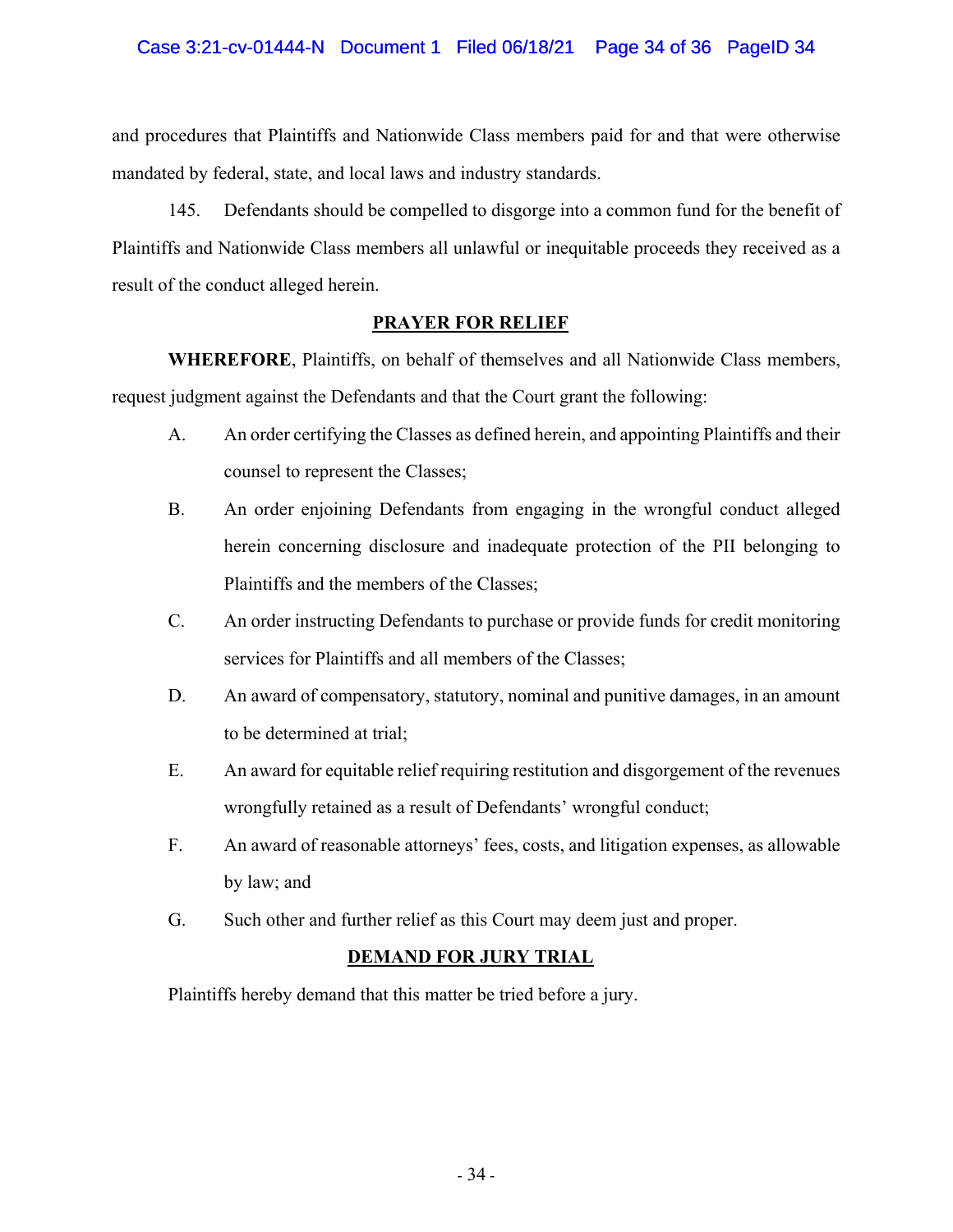Date: June 18, 2021 Respectfully Submitted,

 */s/ Joe Kendall*  Joe Kendall Texas Bar No. 11260700 **KENDALL LAW GROUP, PLLC**  3811 Turtle Creek Blvd., Ste. 1450 Dallas, TX 75219<br>Telephone: 214 Telephone: 214/744-3000<br>Facsimile: 214/744-3015 Facsimile: 214/744-3015 jkendall@kendalllawgroup.com

M. ANDERSON BERRY\* ALEX SAUERWEIN\* **CLAYEO C. ARNOLD, A PROFESSIONAL LAW CORP.**  865 Howe Avenue Sacramento, CA 95825 Telephone: (916) 777-7777 Facsimile: (916) 924-1829 aberry@justice4you.com asauerwein@justice4you.com

GARY M. KLINGER\* **MASON LIETZ & KLINGER LLP**  227 W. Monroe Street, Suite 2100 Chicago, IL 60606 Phone: (202) 429-2290 Fax: (202) 429-2294 gklinger@masonllp.com

GARY E. MASON\* DAVID K. LIETZ\* **MASON LIETZ & KLINGER LLP**  5101 Wisconsin Avenue NW, Suite 305 Washington, DC 20016 Telephone: (202) 429-2290 Facsimile: (202) 429-2294 dlietz@masonllp.com gmason@masonllp.com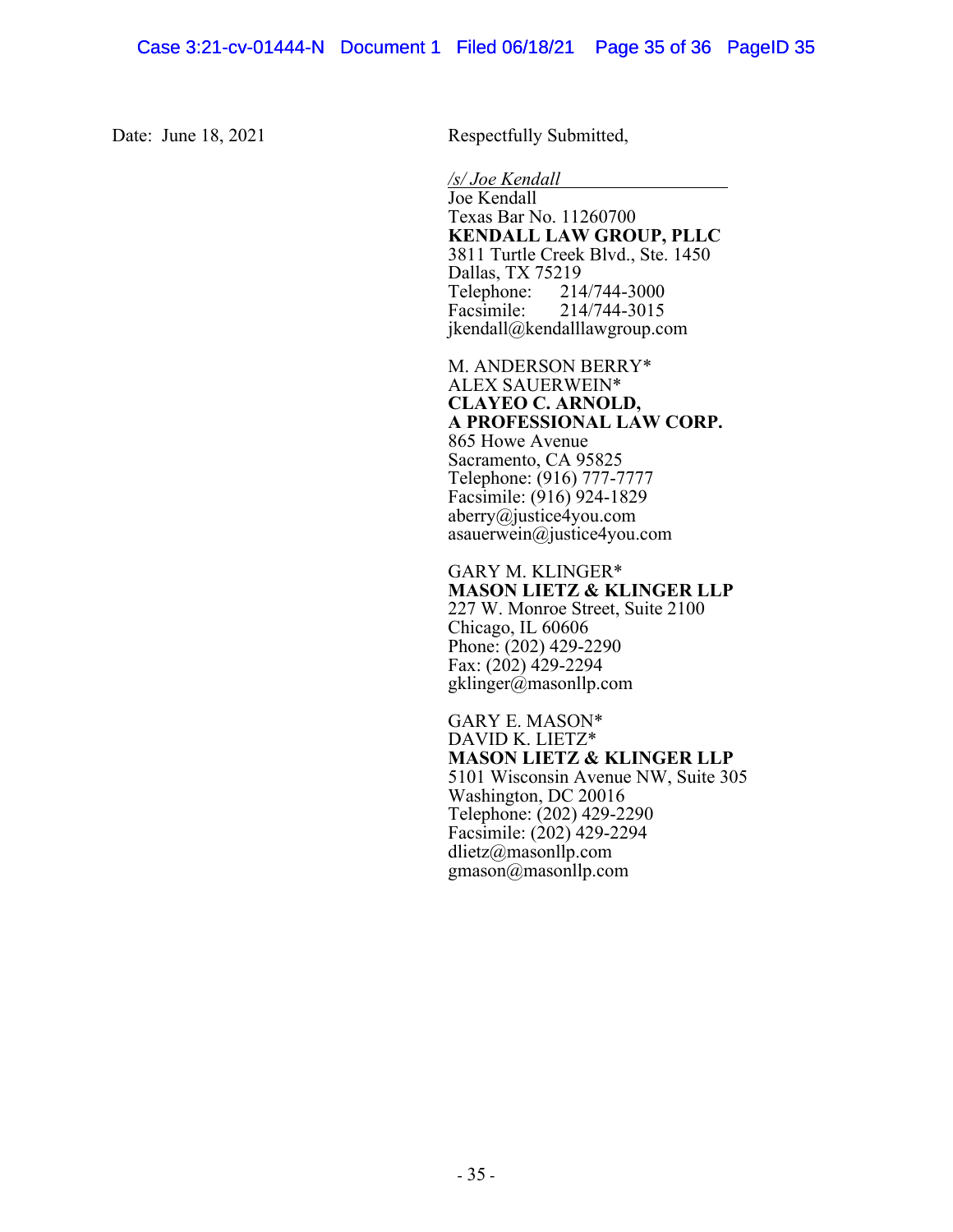JOHN A. YANCHUNIS\* RYAN MAXEY\* **MORGAN & MORGAN COMPLEX LITIGATION GROUP**  201 N. Franklin Street, 7th Floor Tampa, Florida 33602 Telephone: 813-559-4908 Facsimile: 813-222-4795 jyanchuins@forthepeople.com rmaxey@forthepeople.com

 *Attorneys for Plaintiffs and the Class* 

\**Pro hac vice forthcoming*